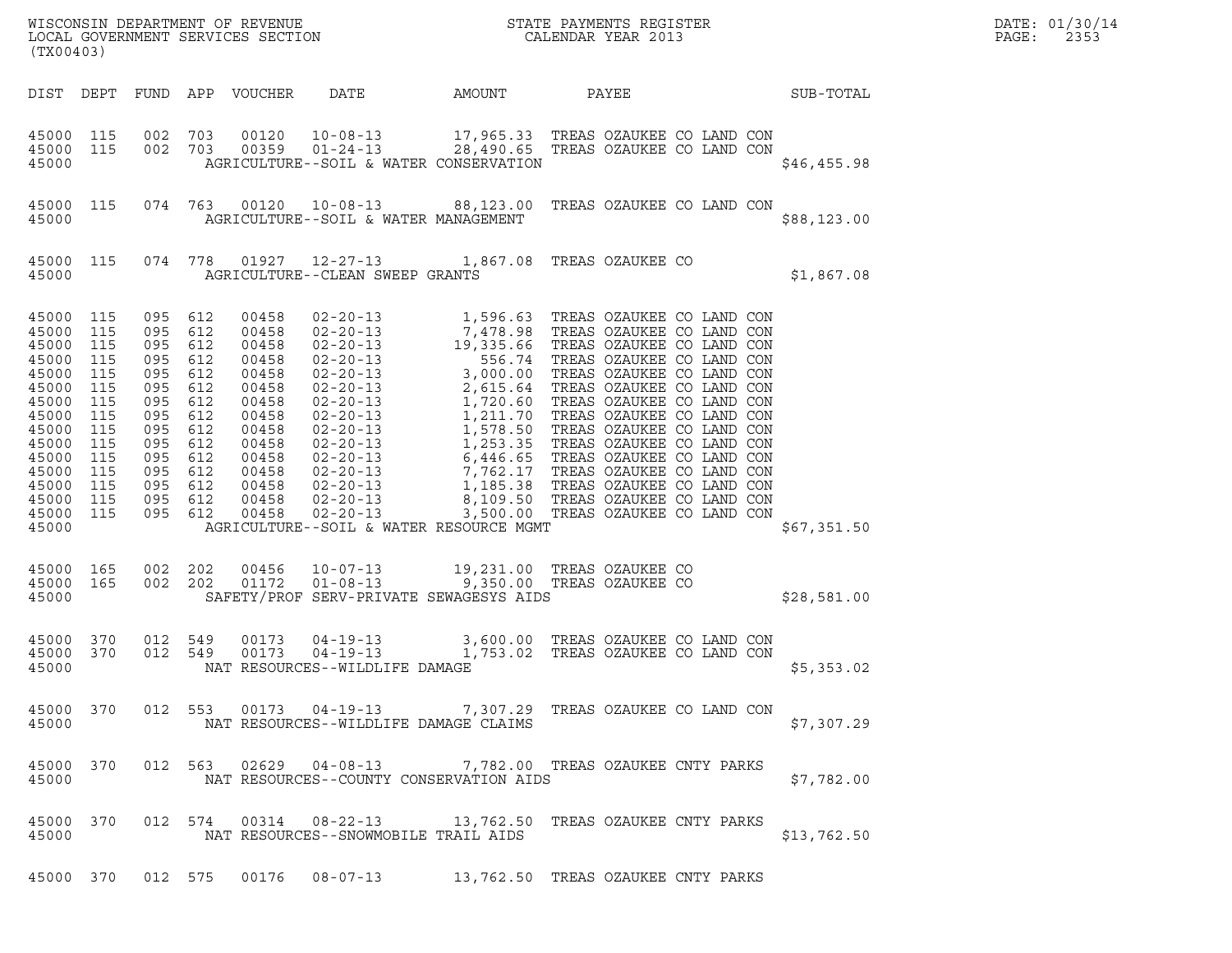| (TX00403)                                                                                           |                                                                    |                                                                           |                                                                           |                                                                                                 |                                                                                                                                                                                                    |                                                                                                                                                                           | $\tt WISCONSIM DEPARTMENT OF REVENUE$ $\tt WISCONSIMENTS REGISTER$ $\tt LOCALSONERNMENT SERVICES SECTION$ $\tt CALENDAR YEAR$ $2013$                        |                | DATE: 01/30/14<br>PAGE:<br>2354 |
|-----------------------------------------------------------------------------------------------------|--------------------------------------------------------------------|---------------------------------------------------------------------------|---------------------------------------------------------------------------|-------------------------------------------------------------------------------------------------|----------------------------------------------------------------------------------------------------------------------------------------------------------------------------------------------------|---------------------------------------------------------------------------------------------------------------------------------------------------------------------------|-------------------------------------------------------------------------------------------------------------------------------------------------------------|----------------|---------------------------------|
| DIST DEPT                                                                                           |                                                                    |                                                                           |                                                                           | FUND APP VOUCHER                                                                                | DATE                                                                                                                                                                                               | AMOUNT                                                                                                                                                                    | PAYEE                                                                                                                                                       | SUB-TOTAL      |                                 |
| 45000 370<br>45000                                                                                  |                                                                    | 012 575                                                                   |                                                                           | 02725                                                                                           | $04 - 16 - 13$                                                                                                                                                                                     | NAT RESOURCES--SNOWMOBILE TRAIL AIDS                                                                                                                                      | 5,660.00 TREAS OZAUKEE CNTY PARKS                                                                                                                           | \$19,422.50    |                                 |
| 45000 370<br>45000                                                                                  |                                                                    | 012 675                                                                   |                                                                           | 02131                                                                                           | $02 - 19 - 13$<br>NAT RESOURCES--RIVER PROTECTION                                                                                                                                                  |                                                                                                                                                                           | 9,975.00 TREAS OZAUKEE CO LAND CON                                                                                                                          | \$9,975.00     |                                 |
| 45000 370<br>45000                                                                                  |                                                                    |                                                                           | 074 687                                                                   | 00173                                                                                           | $05 - 21 - 13$<br>NAT RESOURCES--BROWNFIELD PROJECTS                                                                                                                                               |                                                                                                                                                                           | 21,342.39 TREAS OZAUKEE CO                                                                                                                                  | \$21,342.39    |                                 |
| 45000<br>45000<br>45000<br>45000<br>45000 395<br>45000                                              | 395<br>395<br>395<br>395                                           | 011 176<br>011<br>011 176<br>011 176<br>011 176                           | 176                                                                       | 00042<br>80042<br>81006<br>88042<br>92042                                                       | $12 - 30 - 13$<br>$06 - 14 - 13$<br>07-17-13<br>$07 - 08 - 13$<br>$09 - 30 - 13$                                                                                                                   | TRANSPORTATION--BICYCLE & PEDESTRIAN AID                                                                                                                                  | 171,051.00 COUNTY OF OZAUKEE<br>285,085.00 COUNTY OF OZAUKEE<br>285,085.00 TREAS OZAUKEE CO<br>285,085.00 COUNTY OF OZAUKEE<br>285,085.00 COUNTY OF OZAUKEE | \$1,311,391.00 |                                 |
| 45000 395<br>45000 395<br>45000                                                                     |                                                                    | 011 185<br>011 185                                                        |                                                                           | 82332<br>95213                                                                                  | $07 - 29 - 13$<br>$11 - 25 - 13$                                                                                                                                                                   | TRANSPORTATION--HIGHWAY SAFETY-FEDERAL                                                                                                                                    | 2,528.56 TREAS OZAUKEE CO<br>1,471.44 TREAS OZAUKEE CO                                                                                                      | \$4,000.00     |                                 |
| 45000<br>45000<br>45000 395<br>45000                                                                | 395<br>395                                                         | 011 190<br>011<br>011 190                                                 | 190                                                                       | 68045<br>82045<br>94045                                                                         | $01 - 07 - 13$<br>$07 - 01 - 13$<br>$10 - 07 - 13$                                                                                                                                                 | TRANSPORTATION--GENERAL TRANSP AIDS-GTA                                                                                                                                   | 315,662.90 COUNTY OF OZAUKEE<br>631,325.80 COUNTY OF OZAUKEE<br>315,662.90 COUNTY OF OZAUKEE                                                                | \$1,262,651.60 |                                 |
| 45000<br>45000<br>45000<br>45000 395<br>45000                                                       | 395<br>395<br>395                                                  | 011 278<br>011 278<br>011<br>011 278                                      | 278                                                                       | 85097<br>85097<br>85097<br>85097                                                                | $08 - 19 - 13$<br>$08 - 19 - 13$<br>$08 - 19 - 13$<br>$08 - 19 - 13$                                                                                                                               | TRANSPORTATION--LRIP/TRIP/MSIP GRANTS                                                                                                                                     | 39,860.30 TREAS OZAUKEE CO<br>129,164.00 TREAS OZAUKEE CO<br>162,966.57 TREAS OZAUKEE CO<br>175,690.83 TREAS OZAUKEE CO                                     | \$507,681.70   |                                 |
| 45000 410<br>45000                                                                                  |                                                                    | 002 116                                                                   |                                                                           | 11357                                                                                           | $11 - 05 - 13$<br>CORRECTIONS--LOCAL AID                                                                                                                                                           |                                                                                                                                                                           | 41,468.70 TREAS OZAUKEE CO                                                                                                                                  | \$41,468.70    |                                 |
| 45000<br>45000<br>45000<br>45000<br>45000<br>45000<br>45000<br>45000<br>45000<br>45000<br>45000 435 | 435<br>435<br>435<br>435<br>435<br>435<br>435<br>435<br>435<br>435 | 005<br>005<br>005<br>005<br>005<br>005<br>005<br>005<br>005<br>005<br>005 | 000<br>000<br>000<br>000<br>000<br>000<br>000<br>000<br>000<br>000<br>000 | 90310<br>90314<br>90318<br>90321<br>90323<br>90325<br>90326<br>90400<br>90402<br>90403<br>90406 | $01 - 01 - 13$<br>$02 - 01 - 13$<br>$03 - 01 - 13$<br>$04 - 01 - 13$<br>$05 - 01 - 13$<br>$06 - 01 - 13$<br>$07 - 02 - 13$<br>$07 - 01 - 13$<br>$08 - 01 - 13$<br>$09 - 01 - 13$<br>$10 - 01 - 13$ | 166,173.00<br>182,583.00<br>167,863.00 OZAUKEE CO<br>197,073.00<br>318,498.00<br>117,165.00<br>952,879.00<br>546,354.00<br>149,651.00 OZAUKEE CO<br>102,588.00 OZAUKEE CO | OZAUKEE CO<br>OZAUKEE CO<br>OZAUKEE CO<br>OZAUKEE CO<br>OZAUKEE CO<br>95,726.00 OZAUKEE CO<br>OZAUKEE CO<br>OZAUKEE CO                                      |                |                                 |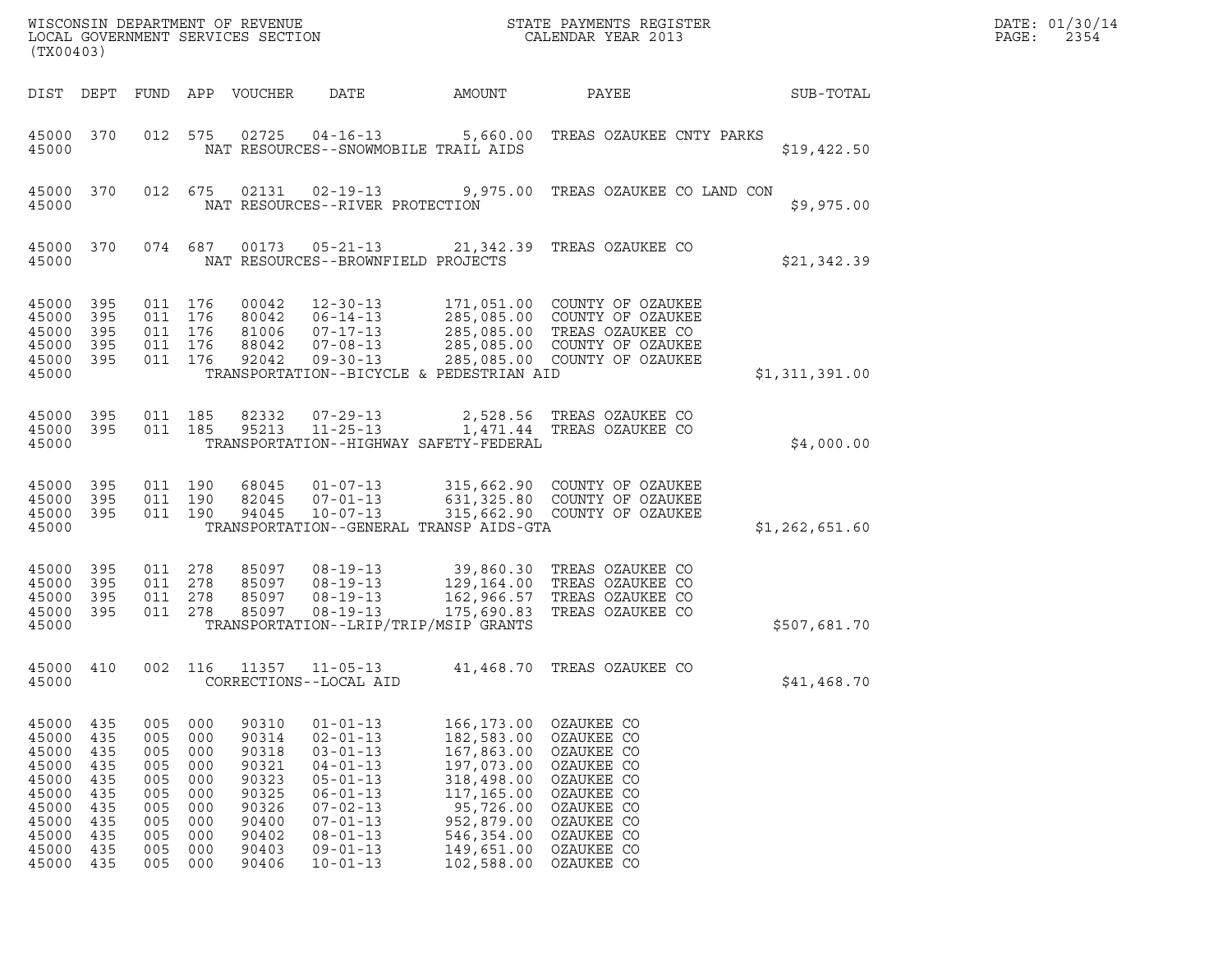| WISCONSIN DEPARTMENT OF REVENUE   | STATE PAYMENTS REGISTER | DATE: 01/30/14 |
|-----------------------------------|-------------------------|----------------|
| LOCAL GOVERNMENT SERVICES SECTION | CALENDAR YEAR 2013      | PAGE:<br>2355  |

| (TX00403)                                                                                                                                                                                                                                                                                                                                                                                                                                                                                                               | WISCONSIN DEPARTMENT OF REVENUE<br>LOCAL GOVERNMENT SERVICES SECTION<br>CALENDAR YEAR 2013                                                                                                                                                                                        |       |                                                                                                                                                          |                | DATE: 01/30/14<br>PAGE:<br>2355 |
|-------------------------------------------------------------------------------------------------------------------------------------------------------------------------------------------------------------------------------------------------------------------------------------------------------------------------------------------------------------------------------------------------------------------------------------------------------------------------------------------------------------------------|-----------------------------------------------------------------------------------------------------------------------------------------------------------------------------------------------------------------------------------------------------------------------------------|-------|----------------------------------------------------------------------------------------------------------------------------------------------------------|----------------|---------------------------------|
| DIST DEPT                                                                                                                                                                                                                                                                                                                                                                                                                                                                                                               | FUND APP VOUCHER                                                                                                                                                                                                                                                                  |       | DATE AMOUNT PAYEE SUB-TOTAL                                                                                                                              |                |                                 |
| 45000 435<br>005 000<br>45000 435<br>005 000<br>45000                                                                                                                                                                                                                                                                                                                                                                                                                                                                   | 90408<br>11-01-13 253,163.00 OZAUKEE CO<br>12-01-13 127,504.00 OZAUKEE CO<br>90411<br>HEALTH SERVICES--STATE/FED AIDS                                                                                                                                                             |       |                                                                                                                                                          | \$3,377,220.00 |                                 |
| 45000 437<br>005 000<br>45000<br>437<br>005<br>45000<br>437<br>005 000<br>45000<br>437<br>005<br>45000<br>437<br>005<br>45000<br>437<br>005<br>45000<br>437<br>005<br>45000<br>437<br>005<br>45000<br>437<br>005 000<br>45000<br>437<br>005<br>45000<br>437<br>005 000<br>45000<br>437<br>005<br>45000<br>437<br>005 000<br>45000<br>437<br>005<br>45000<br>437<br>005 000<br>45000<br>437<br>005 000<br>45000<br>437<br>005 000<br>45000<br>437<br>005 000<br>45000<br>437<br>005 000<br>005 000<br>45000 437<br>45000 | 00000<br>000<br>00000<br>00000<br>000<br>00000<br>000<br>00000<br>000<br>00000<br>000<br>00000<br>000<br>00000<br>00000<br>000<br>00000<br>00000<br>000<br>00000<br>00000<br>000<br>00000<br>00000<br>00000<br>00000<br>00000<br>00000<br>CHILDREN & FAMILIES--STATE/FEDERAL AIDS |       |                                                                                                                                                          | \$1,460,962.77 |                                 |
| 45000 455<br>002 202<br>002 202<br>45000 455<br>002 202<br>45000 455<br>002 202<br>45000 455<br>45000                                                                                                                                                                                                                                                                                                                                                                                                                   | 00013<br>00014<br>00708<br>00721<br>JUSTICE--LAW ENFORCEMENT TRAINING REIMB                                                                                                                                                                                                       |       | 08-28-13 655.20 TREAS OZAUKEE CNTY<br>08-28-13 655.20 TREAS OZAUKEE CNTY<br>12-19-13 1,558.61 TREAS OZAUKEE CNTY<br>04-12-13 1,372.80 TREAS OZAUKEE CNTY | \$4,241.81     |                                 |
| 45000 455<br>45000                                                                                                                                                                                                                                                                                                                                                                                                                                                                                                      | 002 221 04853 07-30-13 1,000.00 TREAS OZAUKEE CNTY<br>JUSTICE--LAW ENFORCEMENT SERVICES AID                                                                                                                                                                                       |       |                                                                                                                                                          | \$1,000.00     |                                 |
| 45000 455<br>45000 455<br>002 231<br>45000 455<br>002 231<br>002 231<br>45000 455<br>45000 455<br>002 231<br>45000                                                                                                                                                                                                                                                                                                                                                                                                      | 002 231 00013<br>00014<br>08-28-13<br>$02 - 13 - 13$<br>00477<br>00704<br>$03 - 12 - 13$<br>00721<br>$04 - 12 - 13$<br>JUSTICE--LAW ENFORCEMENT TRAINING                                                                                                                          | 96.65 | TREAS OZAUKEE CNTY<br>11,520.00 TREAS OZAUKEE CNTY<br>135.35 TREAS OZAUKEE CNTY<br>93.20 TREAS OZAUKEE CNTY                                              | \$11,938.27    |                                 |
| 45000 455<br>45000                                                                                                                                                                                                                                                                                                                                                                                                                                                                                                      | 002 532 04780 07-30-13 21,301.25 TREAS OZAUKEE CO<br>JUSTICE--VICTIM/WITNESS ASSISTANCE SERV                                                                                                                                                                                      |       |                                                                                                                                                          | \$21,301.25    |                                 |
| 45000 455<br>45000                                                                                                                                                                                                                                                                                                                                                                                                                                                                                                      | 002 539 00046 03-12-13 28,862.14 TREAS OZAUKEE CO<br>JUSTICE--VICTIM/WITNESS SERVICES                                                                                                                                                                                             |       |                                                                                                                                                          | \$28,862.14    |                                 |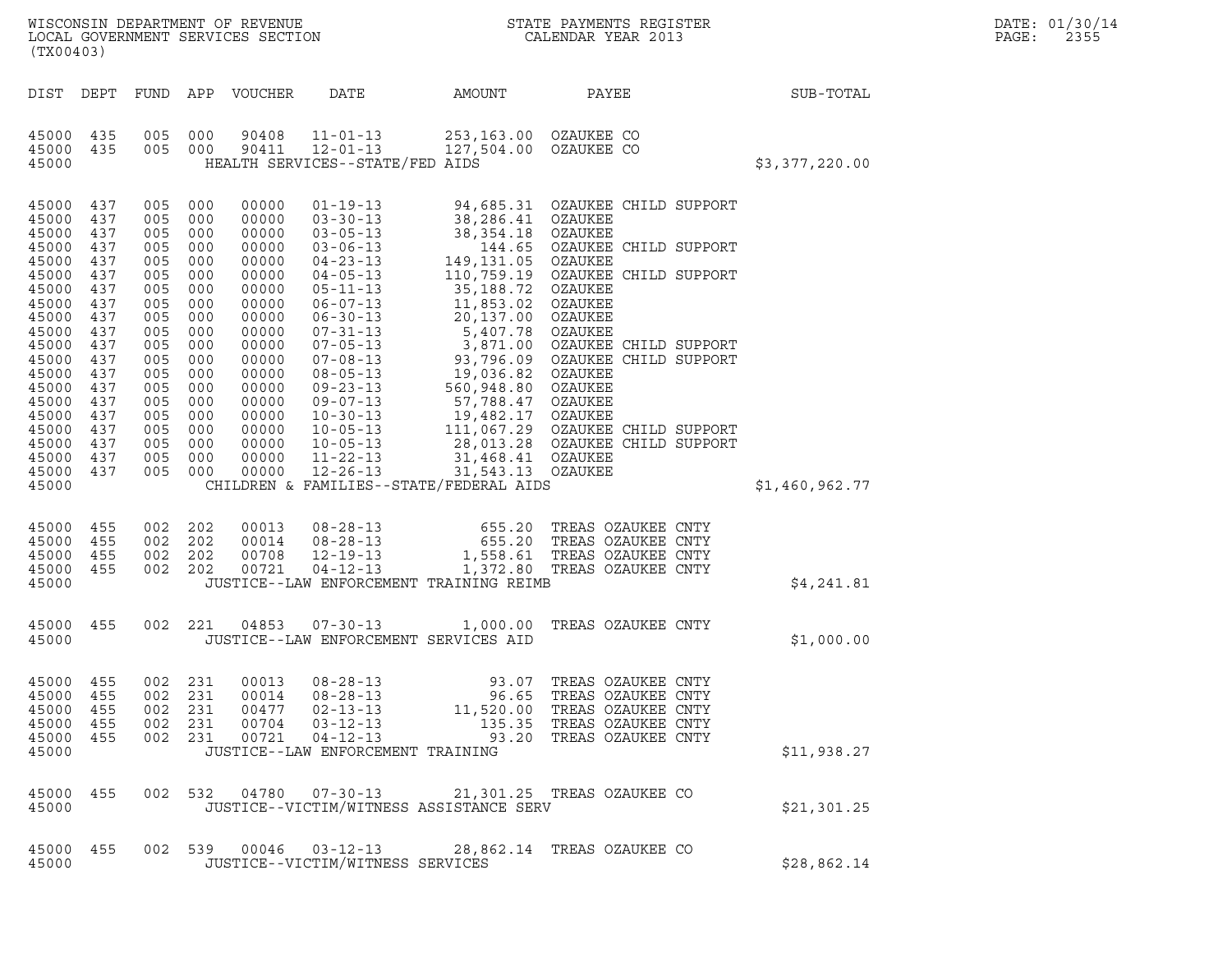| (TX00403)                                                 |                          |                                  |                    |                                  |                                                                      |                                                                                                                                                                                                                                                                                    |                                                                              |                 |            | DATE: 01/30/14<br>$\mathtt{PAGE:}$<br>2356 |
|-----------------------------------------------------------|--------------------------|----------------------------------|--------------------|----------------------------------|----------------------------------------------------------------------|------------------------------------------------------------------------------------------------------------------------------------------------------------------------------------------------------------------------------------------------------------------------------------|------------------------------------------------------------------------------|-----------------|------------|--------------------------------------------|
|                                                           |                          |                                  |                    | DIST DEPT FUND APP VOUCHER DATE  |                                                                      | AMOUNT                                                                                                                                                                                                                                                                             |                                                                              | PAYEE SUB-TOTAL |            |                                            |
| 45000                                                     | 45000 465                |                                  |                    |                                  |                                                                      | 002 305 00890 12-19-13 4,100.00 TREAS OZAUKEE CO<br>MILITARY AFFAIRS-EMER MGMT-DISASTER RECO                                                                                                                                                                                       |                                                                              |                 | \$4,100.00 |                                            |
| 45000                                                     |                          |                                  |                    |                                  |                                                                      | 45000 465 002 308 00867 12-03-13 9,560.00 TREAS OZAUKEE CO<br>MILITARY AFFAIRS-EMER MGMT-RESPONSE EQMT                                                                                                                                                                             |                                                                              |                 | \$9,560.00 |                                            |
| 45000                                                     | 45000 465                |                                  |                    |                                  |                                                                      | 002 337 00695 06-28-13 8,779.00 TREAS OZAUKEE CO<br>MILITARY AFFAIRS-EMERGENCY MGMT PLANNING                                                                                                                                                                                       |                                                                              |                 | \$8,779.00 |                                            |
| 45000 465<br>45000 465<br>45000 465<br>45000 465<br>45000 | 45000 465                | 002 342<br>002 342<br>002 342    | 002 342<br>002 342 |                                  |                                                                      | 00381  01-30-13  25,920.19 TREAS OZAUKEE CO<br>00583  03-18-13  7,713.18 TREAS OZAUKEE CO<br>00766  08-14-13  25,211.49 TREAS OZAUKEE CO<br>00890  12-19-13  24,600.00 TREAS OZAUKEE CO<br>00890  12-19-13  24,600.00 TREAS OZAUKEE CO<br>MILITARY AFFAIRS-EMERGENCY MGMT-FED FUND |                                                                              | \$83,772.86     |            |                                            |
| 45000                                                     | 45000 465                |                                  |                    |                                  |                                                                      | 072  364  00425  01-31-13  9,620.00  TREAS OZAUKEE CO<br>MILITARY AFFAIRS-EMER MGMT-PLANNING AID                                                                                                                                                                                   |                                                                              |                 | \$9,620.00 |                                            |
| 45000                                                     | 45000 485                |                                  |                    |                                  | VETERANS AFFAIRS GRANTS                                              | 002 127 05224 06-06-13 1,300.00 TREAS OZAUKEE CO                                                                                                                                                                                                                                   |                                                                              |                 | \$1,300.00 |                                            |
| 45000                                                     | 45000 485                |                                  |                    |                                  | VETERANS AFFAIRS--GRANTS TO COUNTIES                                 | 082  267  05224  06-06-13  5,850.00 TREAS OZAUKEE CO                                                                                                                                                                                                                               |                                                                              |                 | \$5,850.00 |                                            |
| 45000                                                     | 45000 485                |                                  |                    |                                  | VETERANS AFFAIRS--GRANTS                                             | 082 280 02495 01-02-13 1,232.26 TREAS OZAUKEE CO                                                                                                                                                                                                                                   |                                                                              |                 | \$1,232.26 |                                            |
| 45000 485<br>45000                                        |                          |                                  |                    |                                  | VETERANS AFFAIRS--GRANTS TO COUNTIES                                 | 083 370 05224 06-06-13 5,850.00 TREAS OZAUKEE CO                                                                                                                                                                                                                                   |                                                                              |                 | \$5,850.00 |                                            |
| 45000 505<br>45000                                        |                          |                                  |                    | 002 116 01369                    | $09 - 10 - 13$<br>DOA--LAND INFORMATION BOARD GRANTS                 |                                                                                                                                                                                                                                                                                    | 300.00 TREAS OZAUKEE CO                                                      |                 | \$300.00   |                                            |
| 45000<br>45000<br>45000                                   | 505<br>505               |                                  | 002 142<br>002 142 | 02792<br>06161                   | $10 - 29 - 13$<br>$01 - 17 - 13$<br>DOA--FEDERAL ENERGY GRANTS       | 5,472.49 TREAS OZAUKEE CO                                                                                                                                                                                                                                                          | 29,983.00 TREAS OZAUKEE CNTY PARKS                                           | \$35,455.49     |            |                                            |
| 45000<br>45000<br>45000<br>45000                          | 505<br>505<br>505<br>505 | 002 155<br>002<br>002<br>002 155 | 155<br>155         | 60077<br>60077<br>60110<br>60110 | $08 - 26 - 13$<br>$08 - 26 - 13$<br>$09 - 09 - 13$<br>$09 - 09 - 13$ | 3,166.34 TREAS OZAUKEE CO                                                                                                                                                                                                                                                          | 93.62 TREAS OZAUKEE CO<br>185.90 TREAS OZAUKEE CO<br>843.90 TREAS OZAUKEE CO |                 |            |                                            |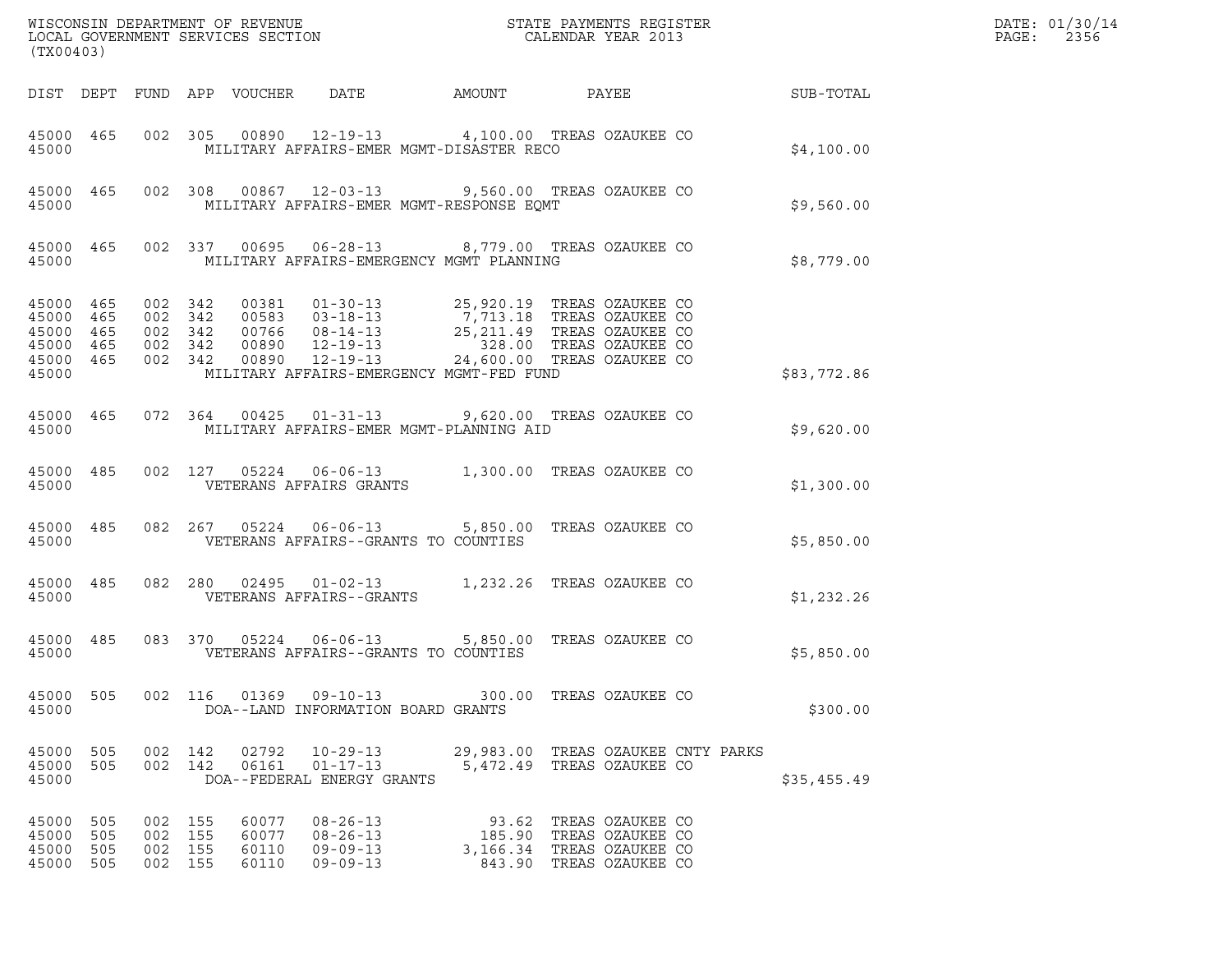| (TX00403)                                                                                                                                                                                 |                                                                                                                                                 |                                                                                                                                                 |                                                                                                                                                 |                                                                                                                                                                                           |                                                                                                                                                                                  |                                                                                                                |                                                                                                                                                                                                                                                                  |             |
|-------------------------------------------------------------------------------------------------------------------------------------------------------------------------------------------|-------------------------------------------------------------------------------------------------------------------------------------------------|-------------------------------------------------------------------------------------------------------------------------------------------------|-------------------------------------------------------------------------------------------------------------------------------------------------|-------------------------------------------------------------------------------------------------------------------------------------------------------------------------------------------|----------------------------------------------------------------------------------------------------------------------------------------------------------------------------------|----------------------------------------------------------------------------------------------------------------|------------------------------------------------------------------------------------------------------------------------------------------------------------------------------------------------------------------------------------------------------------------|-------------|
| DIST                                                                                                                                                                                      | DEPT                                                                                                                                            | FUND APP                                                                                                                                        |                                                                                                                                                 | VOUCHER                                                                                                                                                                                   | DATE                                                                                                                                                                             | AMOUNT                                                                                                         | PAYEE                                                                                                                                                                                                                                                            | SUB-TOTAL   |
| 45000<br>45000<br>45000<br>45000<br>45000<br>45000<br>45000<br>45000<br>45000<br>45000<br>45000<br>45000<br>45000<br>45000<br>45000<br>45000<br>45000                                     | 505<br>505<br>505<br>505<br>505<br>505<br>505<br>505<br>505<br>505<br>505<br>505<br>505<br>505<br>505<br>505                                    | 002<br>002<br>002<br>002<br>002<br>002<br>002<br>002<br>002<br>002<br>002<br>002<br>002<br>002<br>002<br>002                                    | 155<br>155<br>155<br>155<br>155<br>155<br>155<br>155<br>155<br>155<br>155<br>155<br>155<br>155<br>155<br>155                                    |                                                                                                                                                                                           |                                                                                                                                                                                  | DOA-HOUSING ASSISTANCE-FEDERAL FUNDS                                                                           |                                                                                                                                                                                                                                                                  | \$32,786.66 |
| 45000<br>45000                                                                                                                                                                            | 505                                                                                                                                             |                                                                                                                                                 | 002 643                                                                                                                                         | 05242                                                                                                                                                                                     | $01 - 16 - 13$                                                                                                                                                                   | DOA--JUSTICE ASSISTANCE FEDERAL FUNDS                                                                          | 17,946.52 TREAS OZAUKEE CO                                                                                                                                                                                                                                       | \$17,946.52 |
| 45000<br>45000<br>45000<br>45000<br>45000<br>45000<br>45000                                                                                                                               | 505<br>505<br>505<br>505<br>505<br>505                                                                                                          | 002<br>002<br>002<br>002<br>002<br>002                                                                                                          | 645<br>645<br>645<br>645<br>645<br>645                                                                                                          | 06279<br>08840<br>09162<br>10843<br>10918<br>12079                                                                                                                                        | $01 - 24 - 13$                                                                                                                                                                   | DOA-JUSTICE ASSISTANCE-AID TO NON-PROFIT                                                                       | 7,445.13 TREAS OZAUKEE CO<br>04-22-13<br>04-22-13<br>05-01-13<br>5,000.00 TREAS OZAUKEE CO<br>06-19-13<br>26,238.72 TREAS OZAUKEE CO<br>07-16-13<br>26,238.72 TREAS OZAUKEE CO<br>07-16-13<br>4,627.33 TREAS OZAUKEE CO<br>17-16-13<br>4,627.33 TREAS OZAUKEE CO | \$64,609.00 |
| 45000<br>45000<br>45000<br>45000<br>45000<br>45000<br>45000<br>45000<br>45000<br>45000<br>45000<br>45000<br>45000<br>45000<br>45000<br>45000<br>45000<br>45000<br>45000<br>45000<br>45000 | 505<br>505<br>505<br>505<br>505<br>505<br>505<br>505<br>505<br>505<br>505<br>505<br>505<br>505<br>505<br>505<br>505<br>505<br>505<br>505<br>505 | 035<br>035<br>035<br>035<br>035<br>035<br>035<br>035<br>035<br>035<br>035<br>035<br>035<br>035<br>035<br>035<br>035<br>035<br>035<br>035<br>035 | 371<br>371<br>371<br>371<br>371<br>371<br>371<br>371<br>371<br>371<br>371<br>371<br>371<br>371<br>371<br>371<br>371<br>371<br>371<br>371<br>371 | 60077<br>60110<br>60110<br>60179<br>60270<br>60277<br>60433<br>60433<br>60532<br>60532<br>60532<br>60560<br>60560<br>60560<br>60638<br>60638<br>60638<br>60687<br>60687<br>60687<br>60784 | $03 - 26 - 13$<br>$03 - 26 - 13$<br>$03 - 26 - 13$<br>$04 - 24 - 13$<br>$04 - 24 - 13$<br>$04 - 24 - 13$<br>$05 - 08 - 13$<br>$05 - 08 - 13$<br>$05 - 08 - 13$<br>$06 - 26 - 13$ | 1,001.47<br>1,399.82<br>1,423.90<br>1,725.48<br>1,219.01<br>463.26<br>870.64<br>1,835.81<br>290.04<br>1,566.46 | TREAS OZAUKEE CO<br>TREAS OZAUKEE CO<br>TREAS OZAUKEE CO<br>TREAS OZAUKEE CO<br>TREAS OZAUKEE CO<br>TREAS OZAUKEE CO<br>TREAS OZAUKEE CO<br>TREAS OZAUKEE CO<br>TREAS OZAUKEE CO<br>TREAS OZAUKEE CO                                                             |             |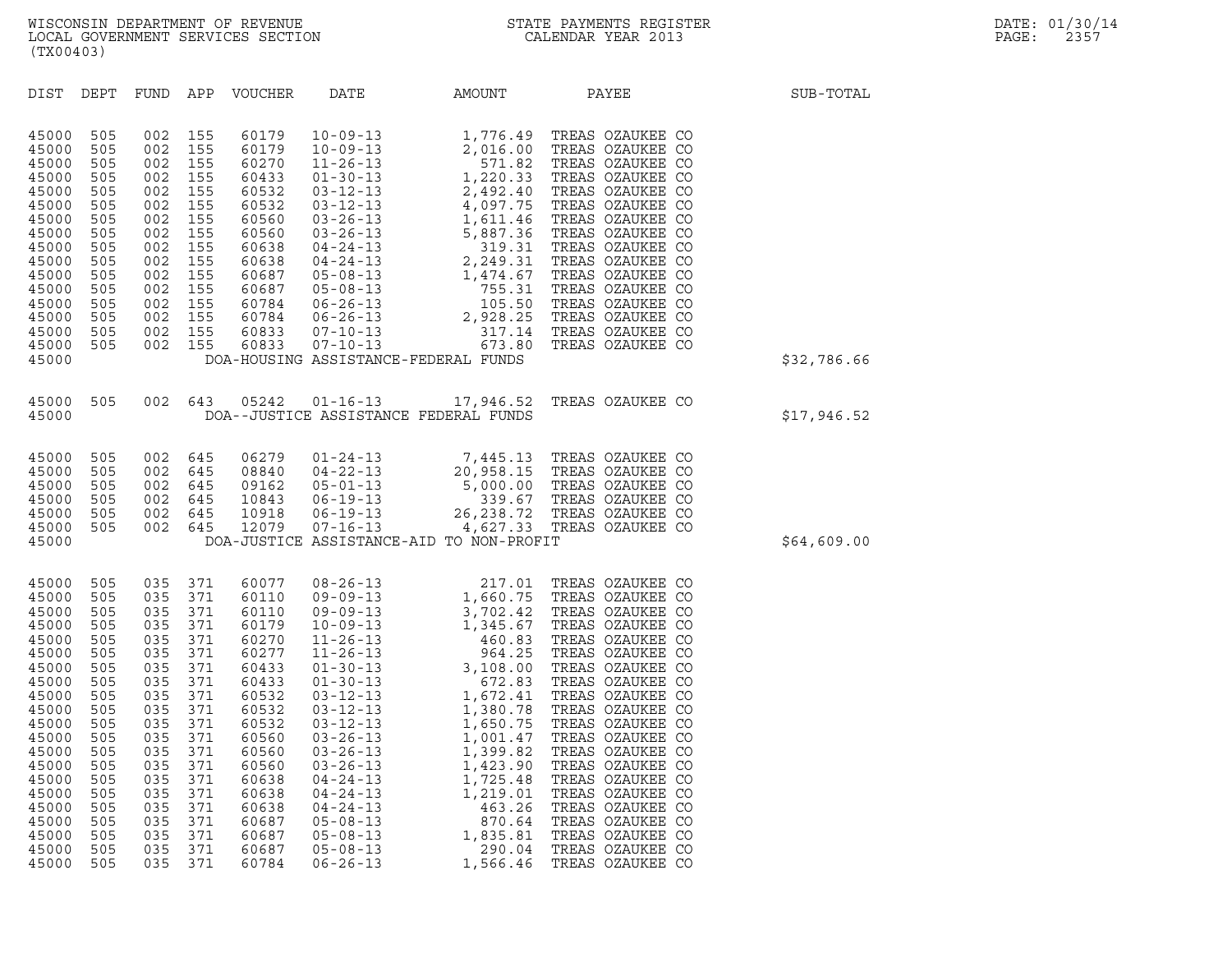|       | DATE: 01/30/14 |
|-------|----------------|
| PAGE: | 2358           |

| (TX00403)                        |                   |                   |                   |                |                                                                           |                                                                           |                                                          |                 |
|----------------------------------|-------------------|-------------------|-------------------|----------------|---------------------------------------------------------------------------|---------------------------------------------------------------------------|----------------------------------------------------------|-----------------|
| DIST                             | DEPT              | <b>FUND</b>       | APP               | <b>VOUCHER</b> | DATE                                                                      | AMOUNT                                                                    | PAYEE                                                    | SUB-TOTAL       |
| 45000<br>45000<br>45000<br>45000 | 505<br>505<br>505 | 035<br>035<br>035 | 371<br>371<br>371 | 60784<br>60784 | $06 - 26 - 13$<br>06-26-13<br>60833 07-10-13<br>DOA--PUBLIC BENEFITS FUND | 1,502.61<br>55.65<br>877.07                                               | TREAS OZAUKEE CO<br>TREAS OZAUKEE CO<br>TREAS OZAUKEE CO | \$31,066.92     |
| 45000<br>45000<br>45000          | 835<br>835        | 002<br>002        | 105<br>105        | 44092<br>81195 | $07 - 22 - 13$<br>$11 - 18 - 13$<br>REVENUE--STATE SHARED REVENUES        | 1,388,253.09                                                              | 244,986.12 TREAS OZAUKEE CO<br>TREAS OZAUKEE CO          | \$1,633,239.21  |
| 45000<br>45000                   | 835               | 002               | 109               | 01045          | REVENUE--EXEMPT COMPUTER AID                                              | 07-22-13 65,262.00                                                        | TREAS OZAUKEE CO                                         | \$65, 262.00    |
| 45000<br>45000<br>45000          | 835<br>835        | 002<br>002        | 302<br>302        | 10088<br>11088 | $07 - 22 - 13$                                                            | 1,622,782.19 TREAS OZAUKEE CO<br>REVENUE-FIRST DOLLAR/SCHOOL LEVY CREDITS |                                                          | \$15,074,003.35 |
| 45000<br>45000                   | 835               | 021               | 363               | 37227          | $03 - 25 - 13$<br>REVENUE--LOTTERY CREDIT                                 | 1,883,693.79                                                              | TREAS OZAUKEE CO                                         | \$1,883,693.79  |
| 45000                            |                   |                   |                   |                | DISTRICT TOTAL APPROPRIATIONS                                             |                                                                           |                                                          | \$27,318,469.56 |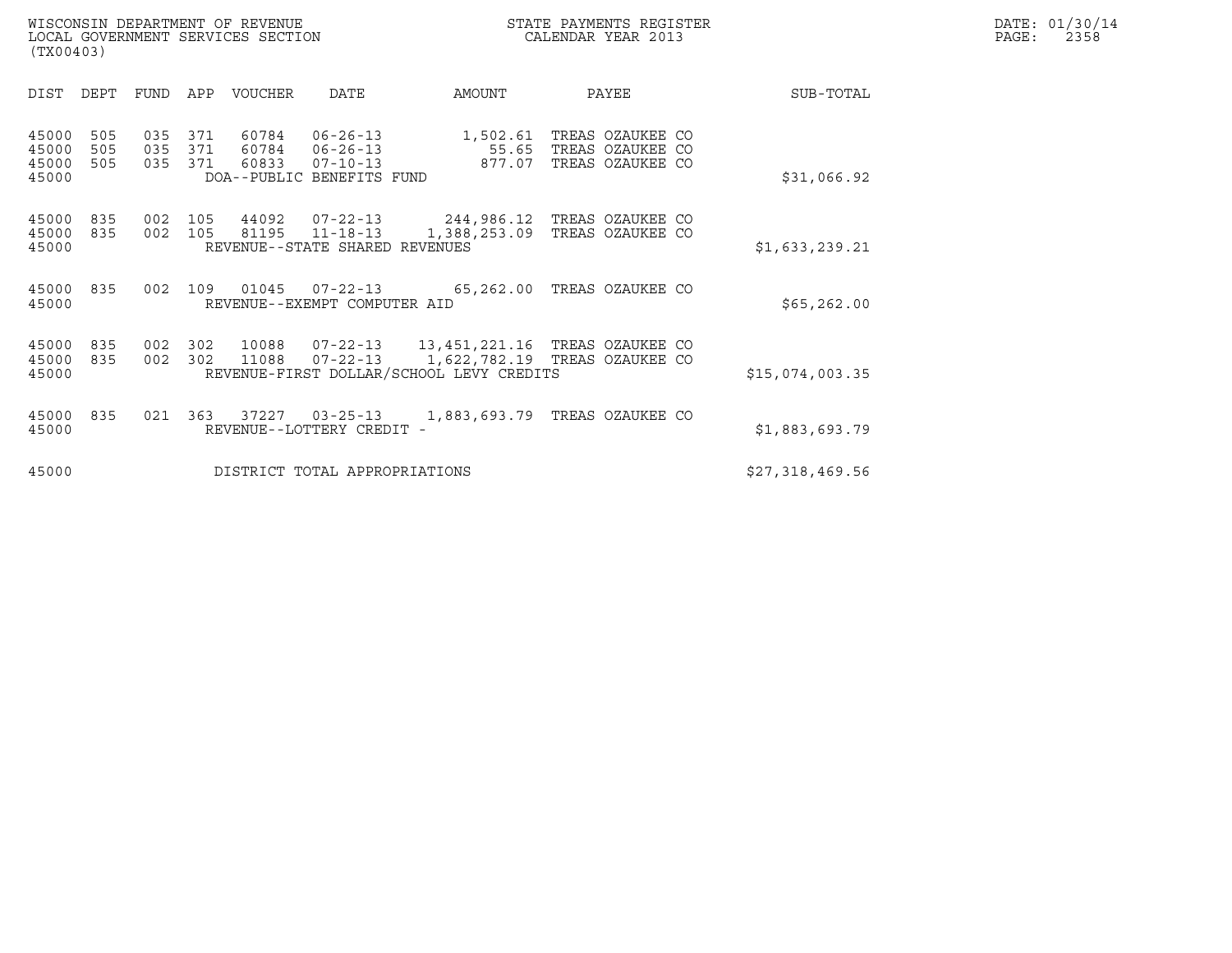| (TX00403)                                    |           |                               |         |                                         |                                          | WISCONSIN DEPARTMENT OF REVENUE<br>LOCAL GOVERNMENT SERVICES SECTION TERM CALENDAR YEAR 2013                                                                                             |              | DATE: 01/30/14<br>PAGE: 2359 |
|----------------------------------------------|-----------|-------------------------------|---------|-----------------------------------------|------------------------------------------|------------------------------------------------------------------------------------------------------------------------------------------------------------------------------------------|--------------|------------------------------|
|                                              |           |                               |         |                                         |                                          | DIST DEPT FUND APP VOUCHER DATE AMOUNT PAYEE SUB-TOTAL                                                                                                                                   |              |                              |
| 45002 165<br>45002                           |           |                               |         |                                         | SAFETY/PROF SERV--FIRE INSURANCE DUES    | 002 225 01137 07-03-13 5,926.21 TREAS TN BELGIUM                                                                                                                                         | \$5,926.21   |                              |
|                                              |           |                               |         |                                         |                                          | 45002 370 002 503 15941 02-06-13 11,367.82 TREAS TN BELGIUM<br>TOWN SHARE 1124.91                                                                                                        |              |                              |
| 45002                                        |           |                               |         |                                         | NAT RESOURCES--AIDS IN LIEU OF TAXES     |                                                                                                                                                                                          | \$11,367.82  |                              |
| 45002                                        |           |                               |         |                                         | NAT RESOURCES--FOREST CROP/MFL/CO FOREST | 45002 370 012 571 36612 06-10-13 44.60 TREAS TN BELGIUM                                                                                                                                  | \$44.60      |                              |
| 45002                                        |           |                               |         |                                         | NAT RESOURCES--AIDS IN LIEU OF TAXES     | 45002 370 012 579 18695 04-15-13 18.48 TREAS TN BELGIUM<br>45002 370 012 579 18695 04-15-13 720.16 TREAS TOWN BELGIUM                                                                    | \$738.64     |                              |
|                                              |           |                               |         | 45002 NAT RESOURCES--RU RECYCLING GRANT |                                          | 45002 370 074 670 40861 05-20-13 1,168.24 TREAS TN BELGIUM                                                                                                                               | \$1,168.24   |                              |
| 45002 395<br>45002 395<br>45002 395<br>45002 | 45002 395 | 011 191<br>011 191<br>011 191 | 011 191 |                                         | TRANSPORTATION--GENERAL TRANSP AIDS-GTA  | 71138  01-07-13  25,351.07  TOWN OF BELGIUM<br>77138  04-01-13  25,351.07  TOWN OF BELGIUM<br>85138  07-01-13  25,351.07  TOWN OF BELGIUM<br>97138  10-07-13  25,351.09  TOWN OF BELGIUM | \$101,404.30 |                              |
| 45002                                        |           |                               |         | REVENUE--STATE SHARED REVENUES          |                                          | 45002 835 002 105 44078 07-22-13 2,943.10 TREAS TN BELGIUM<br>45002 835 002 105 81181 11-18-13 16,681.08 TREAS TN BELGIUM                                                                | \$19,624.18  |                              |
| 45002                                        | 45002 835 |                               |         | REVENUE--EXEMPT COMPUTER AID            |                                          | 002 109 03031 07-22-13 34.00 TREAS TN BELGIUM                                                                                                                                            | \$34.00      |                              |
| 45002                                        | 45002 835 |                               |         |                                         | DOA-PAYMENT FOR MUNICIPAL SERVICES AID   | 002 501 00003 02-01-13 658.24 TREAS TN BELGIUM                                                                                                                                           | \$658.24     |                              |
| 45002                                        |           |                               |         | DISTRICT TOTAL APPROPRIATIONS           |                                          |                                                                                                                                                                                          | \$140,966.23 |                              |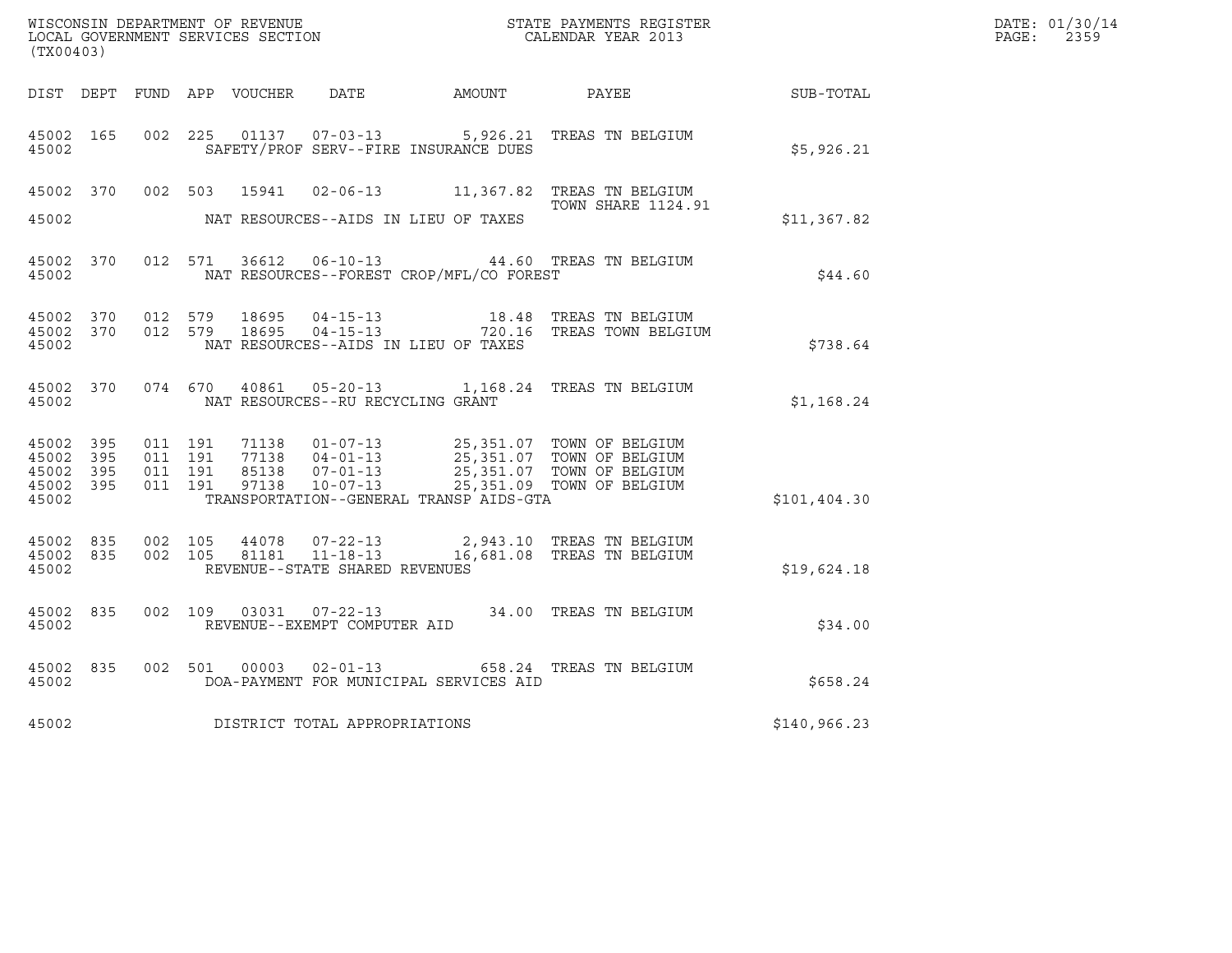| (TX00403)                                         |            |                               |         |                                 |                                   |                                          |                                                                                                                                                                                                                                                                                        |              | DATE: 01/30/14<br>$\mathtt{PAGE:}$<br>2360 |
|---------------------------------------------------|------------|-------------------------------|---------|---------------------------------|-----------------------------------|------------------------------------------|----------------------------------------------------------------------------------------------------------------------------------------------------------------------------------------------------------------------------------------------------------------------------------------|--------------|--------------------------------------------|
|                                                   |            |                               |         | DIST DEPT FUND APP VOUCHER DATE |                                   |                                          | AMOUNT PAYEE SUB-TOTAL                                                                                                                                                                                                                                                                 |              |                                            |
| 45004 165<br>45004                                |            |                               |         |                                 |                                   | SAFETY/PROF SERV--FIRE INSURANCE DUES    | 002  225  01138  07-03-13  25,520.45  TREAS TN CEDARBURG                                                                                                                                                                                                                               | \$25,520.45  |                                            |
| 45004                                             |            |                               |         |                                 |                                   | NAT RESOURCES--FOREST CROP/MFL/CO FOREST | 45004 370 012 571 36613 06-10-13 78.07 TREAS TN CEDARBURG                                                                                                                                                                                                                              | \$78.07      |                                            |
| 45004                                             |            |                               |         |                                 |                                   | NAT RESOURCES--AIDS IN LIEU OF TAXES     | 45004 370 012 579 18696 04-15-13 16.28 TREAS TN CEDARBURG                                                                                                                                                                                                                              | \$16.28      |                                            |
| 45004                                             |            |                               |         |                                 | NAT RESOURCES--RU RECYCLING GRANT |                                          | 45004 370 074 670 40862 05-20-13 5,099.86 TREAS TN CEDARBURG                                                                                                                                                                                                                           | \$5,099.86   |                                            |
| 45004 395<br>45004<br>45004<br>45004 395<br>45004 | 395<br>395 | 011 191<br>011 191<br>011 191 | 011 191 |                                 |                                   | TRANSPORTATION--GENERAL TRANSP AIDS-GTA  | 71139  01-07-13  35,242.75  TOWN OF CEDARBURG<br>77139  04-01-13  35,242.75  TOWN OF CEDARBURG<br>85139  07-01-13  35,242.75  TOWN OF CEDARBURG<br>97139  10-07-13  35,242.78  TOWN OF CEDARBURG                                                                                       | \$140,971.03 |                                            |
| 45004                                             |            |                               |         |                                 |                                   | TRANSPORTATION--LRIP/TRIP/MSIP GRANTS    | 45004 395 011 278 74498 05-09-13 12,741.08 TREAS TN CEDARBURG                                                                                                                                                                                                                          | \$12,741.08  |                                            |
| 45004                                             |            |                               |         |                                 | REVENUE--STATE SHARED REVENUES    |                                          | $\begin{array}{cccccc} 4\,5\,0\,0\,4 & 8\,3\,5 & 0\,0\,2 & 1\,0\,5 & 4\,4\,0\,7\,9 & 0\,7\,-2\,2\,-1\,3 & 1\,0\,,\,7\,1\,8\,.0\,0 & \text{TREAS TN CEDARBURG} \\ 4\,5\,0\,0\,4 & 8\,3\,5 & 0\,0\,2 & 1\,0\,5 & 8\,1\,1\,8\,2 & 1\,1\,-1\,8\,-1\,3 & 6\,0\,,\,7\,4\,0\,.6\,2 & \text{T$ | \$71,458.62  |                                            |
| 45004 835<br>45004                                |            |                               |         |                                 | REVENUE--EXEMPT COMPUTER AID      |                                          | 002 109 03032 07-22-13 1,216.00 TREAS TN CEDARBURG                                                                                                                                                                                                                                     | \$1,216.00   |                                            |
| 45004                                             |            |                               |         |                                 | DISTRICT TOTAL APPROPRIATIONS     |                                          |                                                                                                                                                                                                                                                                                        | \$257,101.39 |                                            |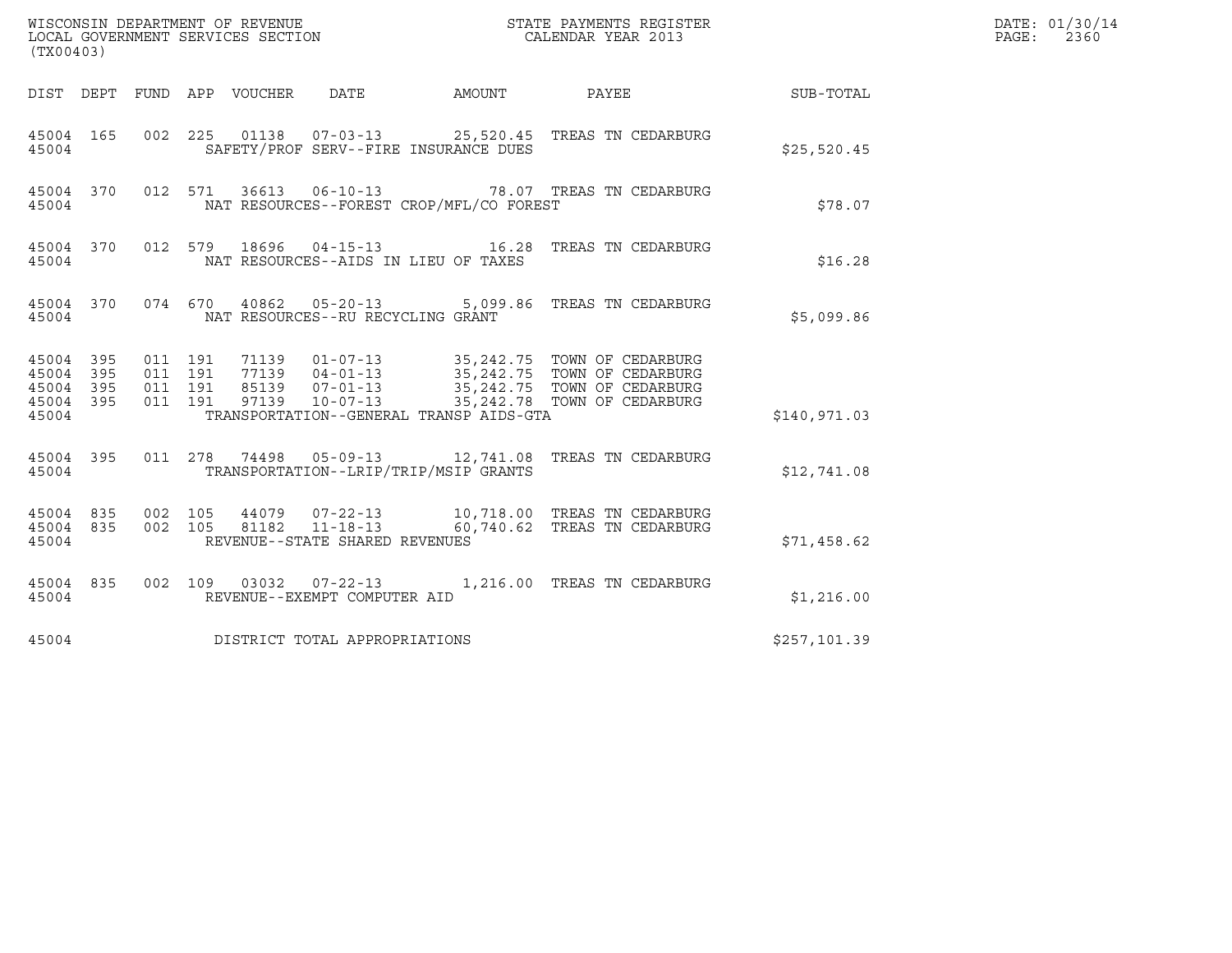| (TX00403)                       |            |         |                    | LOCAL GOVERNMENT SERVICES SECTION | WISCONSIN DEPARTMENT OF REVENUE                        |                                          | STATE PAYMENTS REGISTER<br>CALENDAR YEAR 2013                                                                                                |              | DATE: 01/30/14<br>PAGE:<br>2361 |
|---------------------------------|------------|---------|--------------------|-----------------------------------|--------------------------------------------------------|------------------------------------------|----------------------------------------------------------------------------------------------------------------------------------------------|--------------|---------------------------------|
|                                 |            |         |                    | DIST DEPT FUND APP VOUCHER DATE   |                                                        | AMOUNT PAYEE                             |                                                                                                                                              | SUB-TOTAL    |                                 |
| 45006                           |            |         |                    |                                   |                                                        | SAFETY/PROF SERV--FIRE INSURANCE DUES    | 45006 165 002 225 01139 07-03-13 7,040.17 TREAS TN FREDONIA                                                                                  | \$7,040.17   |                                 |
|                                 |            |         |                    |                                   |                                                        |                                          | 45006 370 002 503 15942 02-06-13 22,656.63 TREAS TN FREDONIA<br>TOWN SHARE 2796.17                                                           |              |                                 |
| 45006                           |            |         |                    |                                   |                                                        | NAT RESOURCES--AIDS IN LIEU OF TAXES     |                                                                                                                                              | \$22,656.63  |                                 |
| 45006                           |            |         |                    |                                   |                                                        | NAT RESOURCES--FOREST CROP/MFL/CO FOREST | 45006 370 012 571 36614 06-10-13 64.46 TREAS TN FREDONIA                                                                                     | \$64.46      |                                 |
| 45006                           |            |         |                    |                                   |                                                        | NAT RESOURCES--AIDS IN LIEU OF TAXES     | 45006 370 012 579 18697 04-15-13 40.00 TREAS TOWN FREDONIA                                                                                   | \$40.00      |                                 |
| 45006                           |            |         |                    |                                   | NAT RESOURCES--RU RECYCLING GRANT                      |                                          | 45006 370 074 670 41221 05-20-13 4,697.67 TREAS TN FREDONIA                                                                                  | \$4,697.67   |                                 |
| 45006<br>45006                  | 395<br>395 |         | 011 191<br>011 191 |                                   |                                                        |                                          | 71140  01-07-13  25,260.04  TOWN OF FREDONIA<br>77140  04-01-13  25,260.04  TOWN OF FREDONIA<br>85140  07-01-13  25,260.04  TOWN OF FREDONIA |              |                                 |
| 45006<br>45006<br>45006         | 395<br>395 | 011 191 | 011 191            | 97140                             | $10 - 07 - 13$                                         | TRANSPORTATION--GENERAL TRANSP AIDS-GTA  | 25,260.06 TOWN OF FREDONIA                                                                                                                   | \$101,040.18 |                                 |
| 45006 835<br>45006 835<br>45006 |            |         |                    |                                   | REVENUE--STATE SHARED REVENUES                         |                                          | 002 105 44080 07-22-13 5,600.69 TREAS TN FREDONIA<br>002 105 81183 11-18-13 32,062.08 TREAS TN FREDONIA                                      | \$37,662.77  |                                 |
| 45006 835<br>45006              |            |         |                    |                                   | 002 109 03033 07-22-13<br>REVENUE--EXEMPT COMPUTER AID |                                          | 290.00 TREAS TN FREDONIA                                                                                                                     | \$290.00     |                                 |
| 45006                           |            |         |                    |                                   | DISTRICT TOTAL APPROPRIATIONS                          |                                          |                                                                                                                                              | \$173,491.88 |                                 |
|                                 |            |         |                    |                                   |                                                        |                                          |                                                                                                                                              |              |                                 |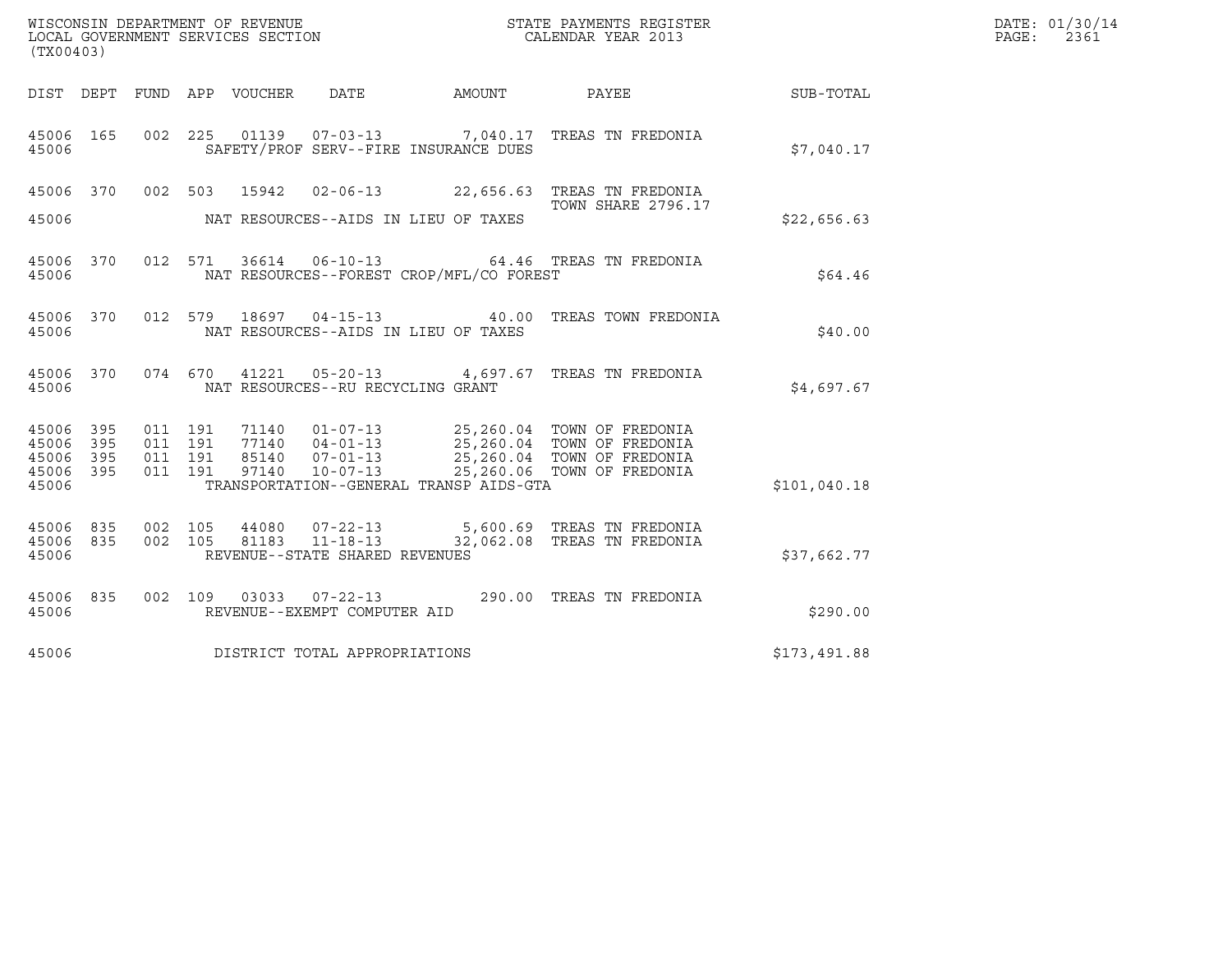| (TX00403)                                                 |           |                                          |  |                                   |                                              | WISCONSIN DEPARTMENT OF REVENUE<br>LOCAL GOVERNMENT SERVICES SECTION<br>CALENDAR YEAR 2013                                                                                               |                | DATE: 01/30/14<br>$\mathtt{PAGE:}$<br>2362 |
|-----------------------------------------------------------|-----------|------------------------------------------|--|-----------------------------------|----------------------------------------------|------------------------------------------------------------------------------------------------------------------------------------------------------------------------------------------|----------------|--------------------------------------------|
|                                                           |           |                                          |  |                                   | DIST DEPT FUND APP VOUCHER DATE AMOUNT PAYEE |                                                                                                                                                                                          | SUB-TOTAL      |                                            |
| 45008 165<br>45008                                        |           | 002 225                                  |  |                                   | SAFETY/PROF SERV--FIRE INSURANCE DUES        | 01140  07-03-13   16,763.67   TREAS TN GRAFTON                                                                                                                                           | \$16,763.67    |                                            |
| 45008                                                     |           |                                          |  |                                   | NAT RESOURCES--FOREST CROP/MFL/CO FOREST     | 45008 370 012 571 36615 06-10-13 7.80 TREAS TN GRAFTON                                                                                                                                   | \$7.80         |                                            |
| 45008                                                     |           |                                          |  |                                   | NAT RESOURCES--AIDS IN LIEU OF TAXES         | 45008 370 012 579 18698 04-15-13 47.49 TREAS TOWN GRAFTON                                                                                                                                | \$47.49        |                                            |
| 45008                                                     |           |                                          |  | NAT RESOURCES--RU RECYCLING GRANT |                                              | 45008 370 074 670 40863 05-20-13 10,061.11 TREAS TN GRAFTON                                                                                                                              | \$10,061.11    |                                            |
| 45008 395<br>45008 395<br>45008 395<br>45008 395<br>45008 |           | 011 191<br>011 191<br>011 191<br>011 191 |  |                                   | TRANSPORTATION--GENERAL TRANSP AIDS-GTA      | 71141  01-07-13  23,165.27  TOWN OF GRAFTON<br>77141  04-01-13  23,165.27  TOWN OF GRAFTON<br>85141  07-01-13  23,165.27  TOWN OF GRAFTON<br>97141  10-07-13  23,165.28  TOWN OF GRAFTON | \$92,661.09    |                                            |
| 45008                                                     | 45008 835 | 45008 835 002 105<br>002 105             |  | REVENUE--STATE SHARED REVENUES    |                                              | 44081  07-22-13  9,066.10 TREAS TN GRAFTON<br>81184  11-18-13  47,217.20  TREAS TN GRAFTON                                                                                               | \$56, 283.30   |                                            |
| 45008                                                     | 45008 835 |                                          |  | REVENUE--EXEMPT COMPUTER AID      |                                              | 002 109 03034 07-22-13 1,513.00 TREAS TN GRAFTON                                                                                                                                         | \$1,513.00     |                                            |
| 45008                                                     | 45008 835 | 45008 835 002 302<br>002 302             |  |                                   | REVENUE-FIRST DOLLAR/SCHOOL LEVY CREDITS     | 10085  07-22-13  941,885.16  TREAS TN GRAFTON<br>11085  07-22-13  116,245.13  TREAS TN GRAFTON                                                                                           | \$1,058,130.29 |                                            |
| 45008 835<br>45008 835<br>45008                           |           | 021 363<br>021 363                       |  | REVENUE--LOTTERY CREDIT -         |                                              | 35788  03-25-13  4,070.45  TREAS TN GRAFTON<br>37224  03-25-13  139,787.58  TREAS TN GRAFTON                                                                                             | \$143,858.03   |                                            |
| 45008                                                     |           |                                          |  | DISTRICT TOTAL APPROPRIATIONS     |                                              |                                                                                                                                                                                          | \$1,379,325.78 |                                            |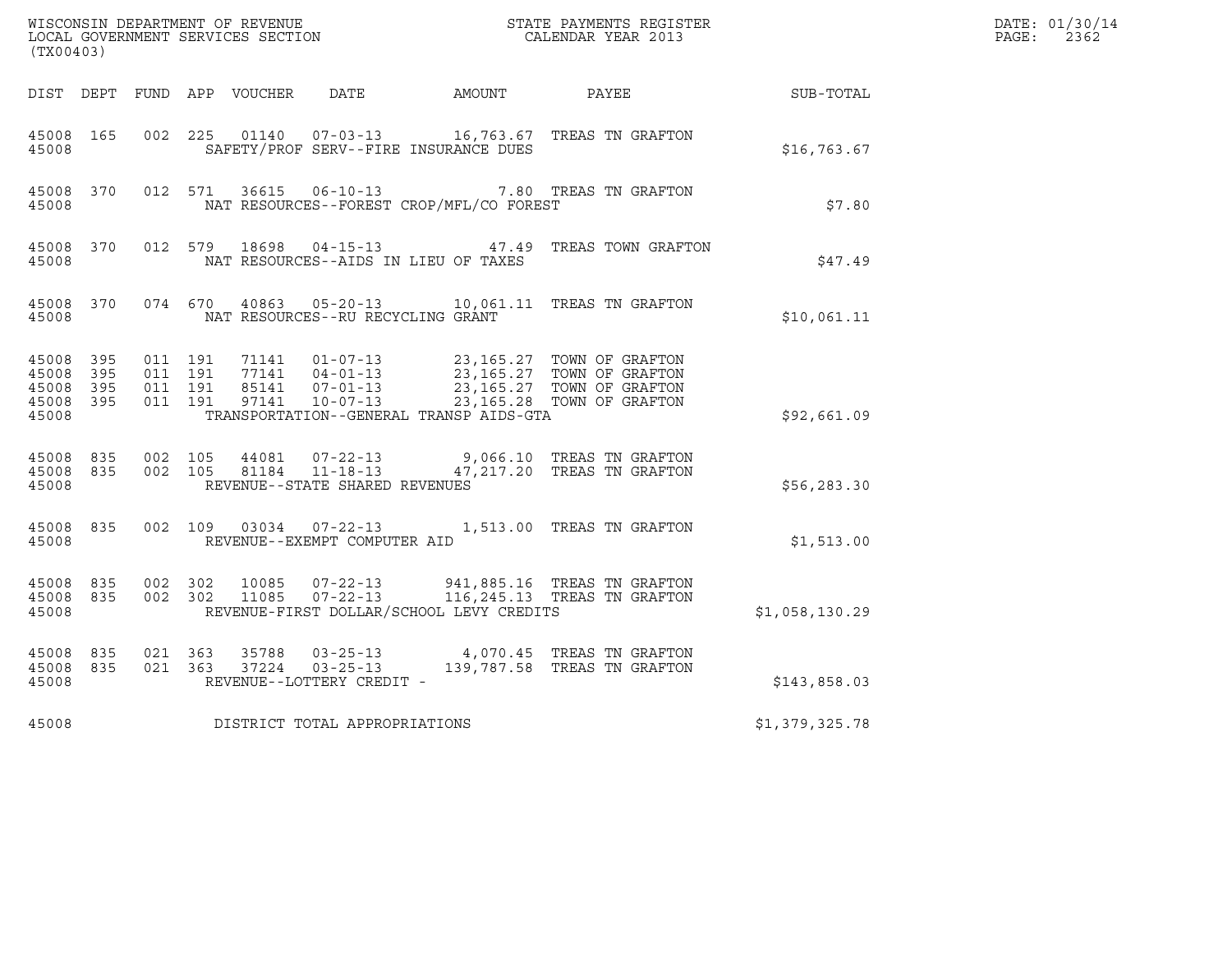| (TX00403)                                             |     |  |                                 |                                         |                                          |                                                                                                                                                                                                                                                                                                      |             | DATE: 01/30/14<br>PAGE:<br>2363 |
|-------------------------------------------------------|-----|--|---------------------------------|-----------------------------------------|------------------------------------------|------------------------------------------------------------------------------------------------------------------------------------------------------------------------------------------------------------------------------------------------------------------------------------------------------|-------------|---------------------------------|
|                                                       |     |  | DIST DEPT FUND APP VOUCHER DATE |                                         |                                          | AMOUNT PAYEE SUB-TOTAL                                                                                                                                                                                                                                                                               |             |                                 |
| 45012                                                 |     |  |                                 |                                         | SAFETY/PROF SERV--FIRE INSURANCE DUES    | 45012 165 002 225 01141 07-03-13 5,988.65 TREAS TN PORT WASHINGTON                                                                                                                                                                                                                                   | \$5,988.65  |                                 |
| 45012                                                 |     |  |                                 |                                         | NAT RESOURCES--FOREST CROP/MFL/CO FOREST | 45012 370 012 571 36616 06-10-13 13.40 TREAS TN PORT WASHINGTON                                                                                                                                                                                                                                      | \$13.40     |                                 |
|                                                       |     |  |                                 | 45012 NAT RESOURCES--RU RECYCLING GRANT |                                          | 45012 370 074 670 40864 05-20-13 5,750.11 TREAS TN PORT WASHINGTON                                                                                                                                                                                                                                   | \$5,750.11  |                                 |
| 45012 395<br>45012<br>45012 395<br>45012 395<br>45012 | 395 |  |                                 |                                         | TRANSPORTATION--GENERAL TRANSP AIDS-GTA  |                                                                                                                                                                                                                                                                                                      | \$49,516.63 |                                 |
| 45012                                                 |     |  |                                 |                                         | TRANSPORTATION--LRIP/TRIP/MSIP GRANTS    | 45012 395 011 278 89692 10-03-13 12,829.73 TREAS TN PORT WASHINGTON                                                                                                                                                                                                                                  | \$12,829.73 |                                 |
| 45012                                                 |     |  |                                 | REVENUE--STATE SHARED REVENUES          |                                          | $\begin{array}{cccccc} 4\,5\,0\,1\,2 & 8\,3\,5 & 0\,0\,2 & 1\,0\,5 & 4\,4\,0\,8\,2 & 0\,7\,-2\,2\,-1\,3 & 3\,,\,1\,7\,9\,.7\,9 & \text{TREAS TN PORT WASHINGTON}\\ 4\,5\,0\,1\,2 & 8\,3\,5 & 0\,0\,2 & 1\,0\,5 & 8\,1\,1\,8\,5 & 1\,1\,-1\,8\,-1\,3 & 1\,7\,,\,9\,8\,3\,.6\,7 & \text{TREAS TN PORT$ | \$21,163.46 |                                 |
| 45012 835<br>45012                                    |     |  |                                 | REVENUE--EXEMPT COMPUTER AID            |                                          | 002 109 03035 07-22-13 157.00 TREAS TN PORT WASHINGTON                                                                                                                                                                                                                                               | \$157.00    |                                 |
| 45012                                                 |     |  |                                 | REVENUE--LOTTERY CREDIT -               |                                          | 45012 835 021 363 35789 03-25-13 1,883.67 TREAS TN PORT WASHINGTON                                                                                                                                                                                                                                   | \$1,883.67  |                                 |
| 45012                                                 |     |  |                                 | DISTRICT TOTAL APPROPRIATIONS           |                                          |                                                                                                                                                                                                                                                                                                      | \$97,302.65 |                                 |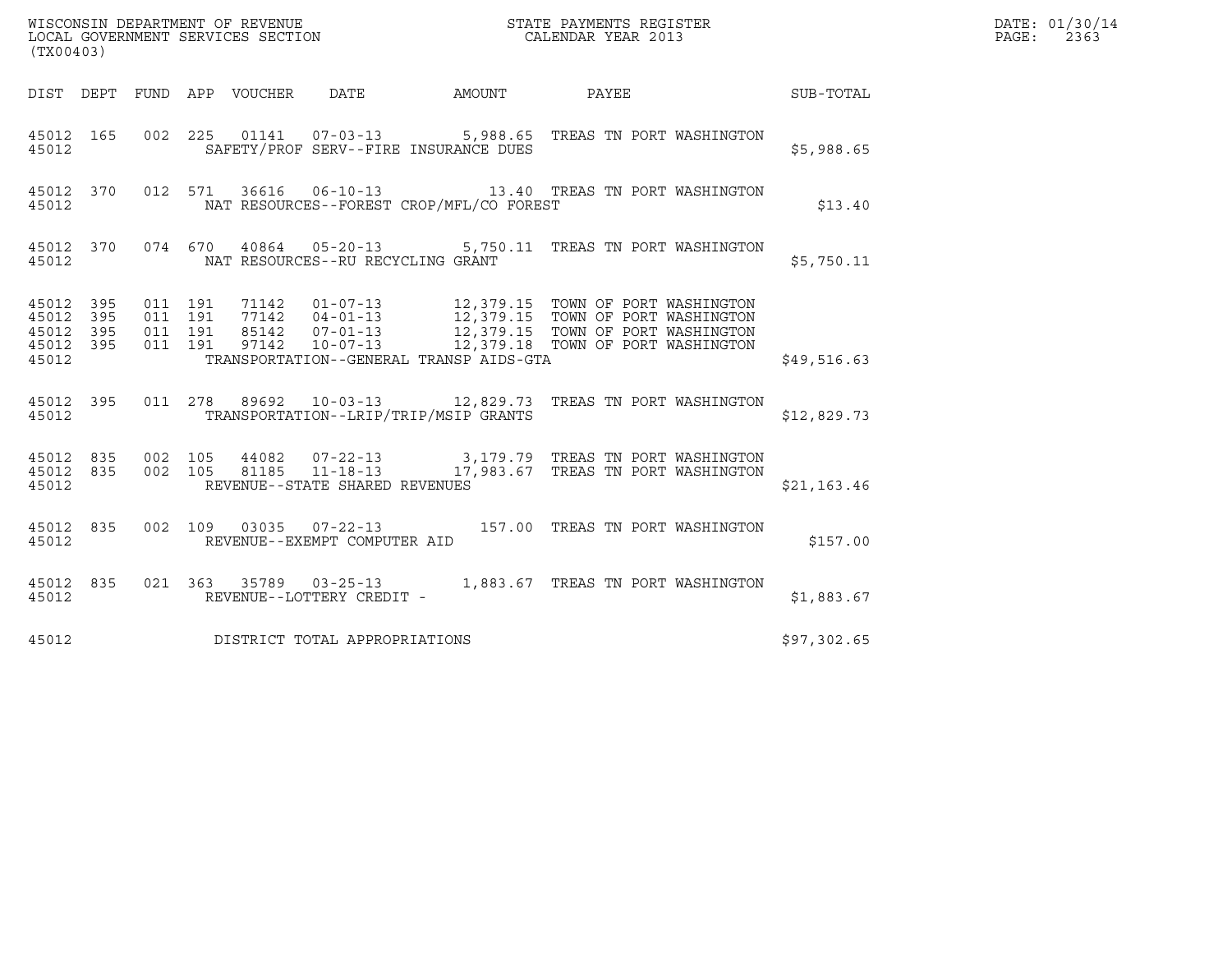| (TX00403)                       |                        |                               |         |                                         |                                                | WISCONSIN DEPARTMENT OF REVENUE<br>LOCAL GOVERNMENT SERVICES SECTION<br>CALENDAR YEAR 2013                                                                                                       |              | DATE: 01/30/14<br>PAGE: 2364 |
|---------------------------------|------------------------|-------------------------------|---------|-----------------------------------------|------------------------------------------------|--------------------------------------------------------------------------------------------------------------------------------------------------------------------------------------------------|--------------|------------------------------|
|                                 |                        |                               |         |                                         |                                                | DIST DEPT FUND APP VOUCHER DATE AMOUNT PAYEE SUB-TOTAL                                                                                                                                           |              |                              |
| 45014 165<br>45014              |                        |                               |         |                                         | SAFETY/PROF SERV--FIRE INSURANCE DUES          | 002 225 01142 07-03-13 6,911.78 TREAS TN SAUKVILLE                                                                                                                                               | \$6,911.78   |                              |
|                                 |                        |                               |         |                                         |                                                | 45014 370 002 503 15943 02-06-13 2,807.79 TREAS TN SAUKVILLE<br>TOWN SHARE 306.55                                                                                                                |              |                              |
| 45014                           |                        |                               |         |                                         | NAT RESOURCES--AIDS IN LIEU OF TAXES           |                                                                                                                                                                                                  | \$2,807.79   |                              |
|                                 |                        |                               |         |                                         | 45014 NAT RESOURCES--FOREST CROP/MFL/CO FOREST | 45014 370 012 571 36617 06-10-13 119.27 TREAS TN SAUKVILLE                                                                                                                                       | \$119.27     |                              |
| 45014                           |                        |                               |         |                                         | NAT RESOURCES--AIDS IN LIEU OF TAXES           | 45014 370 012 579 18699 04-15-13 778.88 TREAS TN SAUKVILLE<br>45014 370 012 579 18699 04-15-13 914.43 TREAS TOWN SAUKVILLE                                                                       | \$1,693.31   |                              |
|                                 |                        |                               |         | 45014 NAT RESOURCES--RU RECYCLING GRANT |                                                | 45014 370 074 670 40865 05-20-13 3,276.14 TREAS TN SAUKVILLE                                                                                                                                     | \$3,276.14   |                              |
| 45014 395<br>45014 395<br>45014 | 45014 395<br>45014 395 | 011 191<br>011 191<br>011 191 | 011 191 |                                         | TRANSPORTATION--GENERAL TRANSP AIDS-GTA        | 71143  01-07-13  20,931.83  TOWN OF SAUKVILLE<br>77143  04-01-13  20,931.83  TOWN OF SAUKVILLE<br>85143  07-01-13  20,931.83  TOWN OF SAUKVILLE<br>97143  10-07-13  20,931.86  TOWN OF SAUKVILLE | \$83,727.35  |                              |
|                                 | 45014 835<br>45014     | 45014 835 002 105             |         | REVENUE--STATE SHARED REVENUES          |                                                | 002 105 44083 07-22-13 3,530.67 TREAS TN SAUKVILLE<br>002 105 81186 11-18-13 20,272.95 TREAS TN SAUKVILLE                                                                                        | \$23,803.62  |                              |
| 45014                           |                        |                               |         | REVENUE--EXEMPT COMPUTER AID            |                                                | 45014 835 002 109 03036 07-22-13 47.00 TREAS TN SAUKVILLE                                                                                                                                        | \$47.00      |                              |
| 45014                           | 45014 835              |                               |         |                                         | DOA-PAYMENT FOR MUNICIPAL SERVICES AID         | 002 501 00003 02-01-13 422.25 TREAS TN SAUKVILLE                                                                                                                                                 | \$422.25     |                              |
| 45014                           |                        |                               |         | DISTRICT TOTAL APPROPRIATIONS           |                                                |                                                                                                                                                                                                  | \$122,808.51 |                              |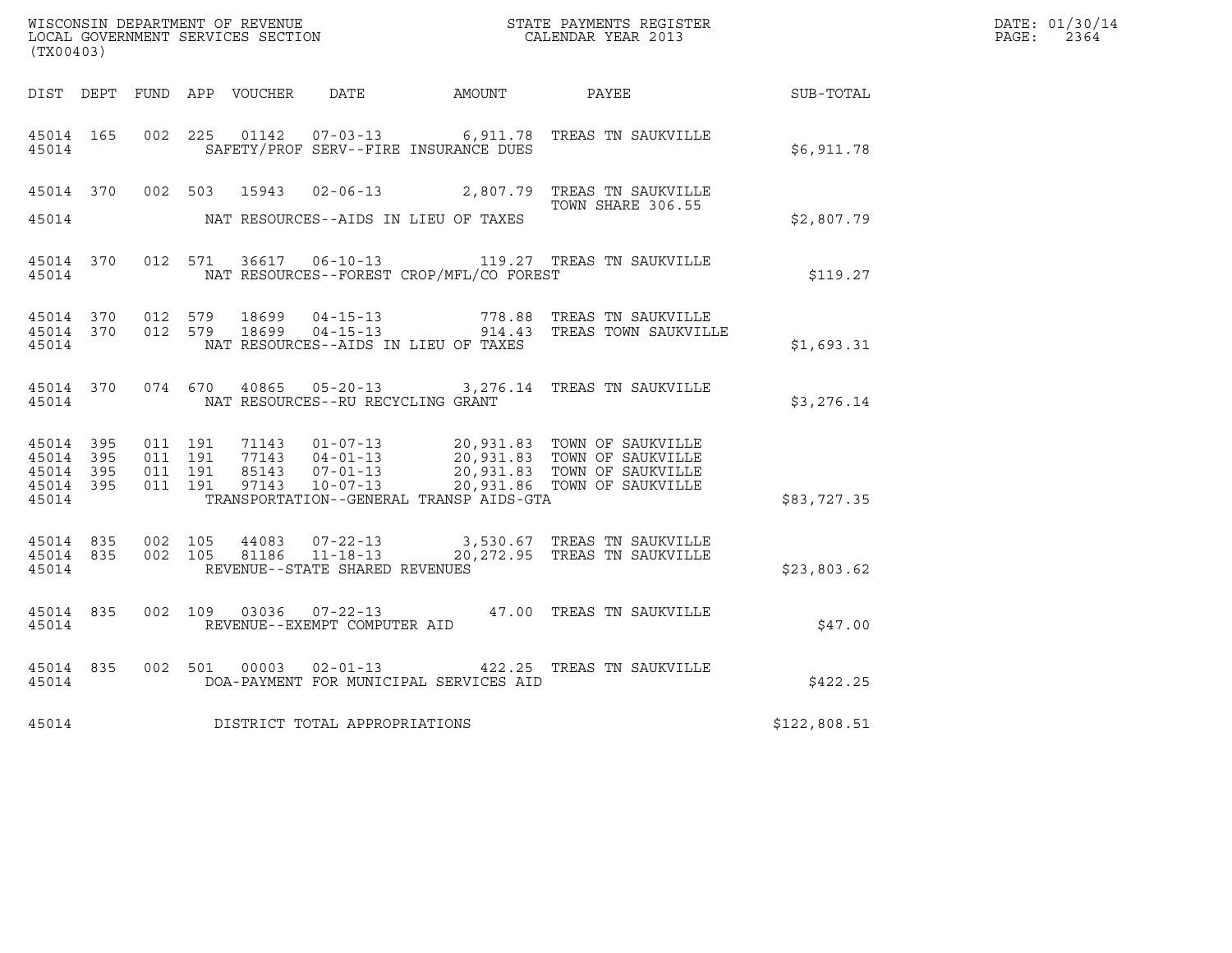| (TX00403)                                 |                          |                                          |            | WISCONSIN DEPARTMENT OF REVENUE<br>LOCAL GOVERNMENT SERVICES SECTION |                                                                         | STATE PAYMENTS REGISTER<br>CALENDAR YEAR 2013 |                                                                       |              | DATE: 01/30/14<br>$\mathtt{PAGE}$ :<br>2365 |
|-------------------------------------------|--------------------------|------------------------------------------|------------|----------------------------------------------------------------------|-------------------------------------------------------------------------|-----------------------------------------------|-----------------------------------------------------------------------|--------------|---------------------------------------------|
| DIST DEPT                                 |                          | FUND                                     |            | APP VOUCHER                                                          | DATE                                                                    | AMOUNT                                        | PAYEE                                                                 | SUB-TOTAL    |                                             |
| 45106                                     | 45106 165                |                                          |            |                                                                      | SAFETY/PROF SERV--FIRE INSURANCE DUES                                   |                                               | 002  225  01143  07-03-13  6,260.43  TREAS VIL BELGIUM                | \$6, 260.43  |                                             |
| 45106                                     | 45106 370                |                                          |            |                                                                      | NAT RESOURCES--RU RECYCLING GRANT                                       |                                               | 074  670  40866  05-20-13  5,385.78  TREAS VIL BELGIUM                | \$5,385.78   |                                             |
| 45106<br>45106<br>45106<br>45106<br>45106 | 395<br>395<br>395<br>395 | 011 191<br>011 191<br>011 191<br>011 191 |            |                                                                      | TRANSPORTATION--GENERAL TRANSP AIDS-GTA                                 |                                               | 97144  10-07-13  13,642.32  VILLAGE OF BELGIUM                        | \$54,569.28  |                                             |
| 45106<br>45106                            | 45106 835<br>835         | 002 105<br>002 105                       |            |                                                                      | 81187 11-18-13<br>REVENUE--STATE SHARED REVENUES                        | 38,889.25                                     | 44084  07-22-13    6,848.94    TREAS VIL BELGIUM<br>TREAS VIL BELGIUM | \$45,738.19  |                                             |
| 45106<br>45106<br>45106                   | 835<br>835               | 002<br>002                               | 109<br>109 | 03037                                                                | $07 - 22 - 13$ 594.00<br>05236 07-22-13<br>REVENUE--EXEMPT COMPUTER AID | 263.00                                        | TREAS VIL BELGIUM<br>TREAS VIL BELGIUM                                | \$857.00     |                                             |
| 45106                                     |                          |                                          |            |                                                                      | DISTRICT TOTAL APPROPRIATIONS                                           |                                               |                                                                       | \$112,810.68 |                                             |

WISCONSIN DEPARTMENT OF REVENUE<br>LOCAL GOVERNMENT SERVICES SECTION STATE PAYMENTS REGISTER SEGISTER SERVICES OF SAGE: 2365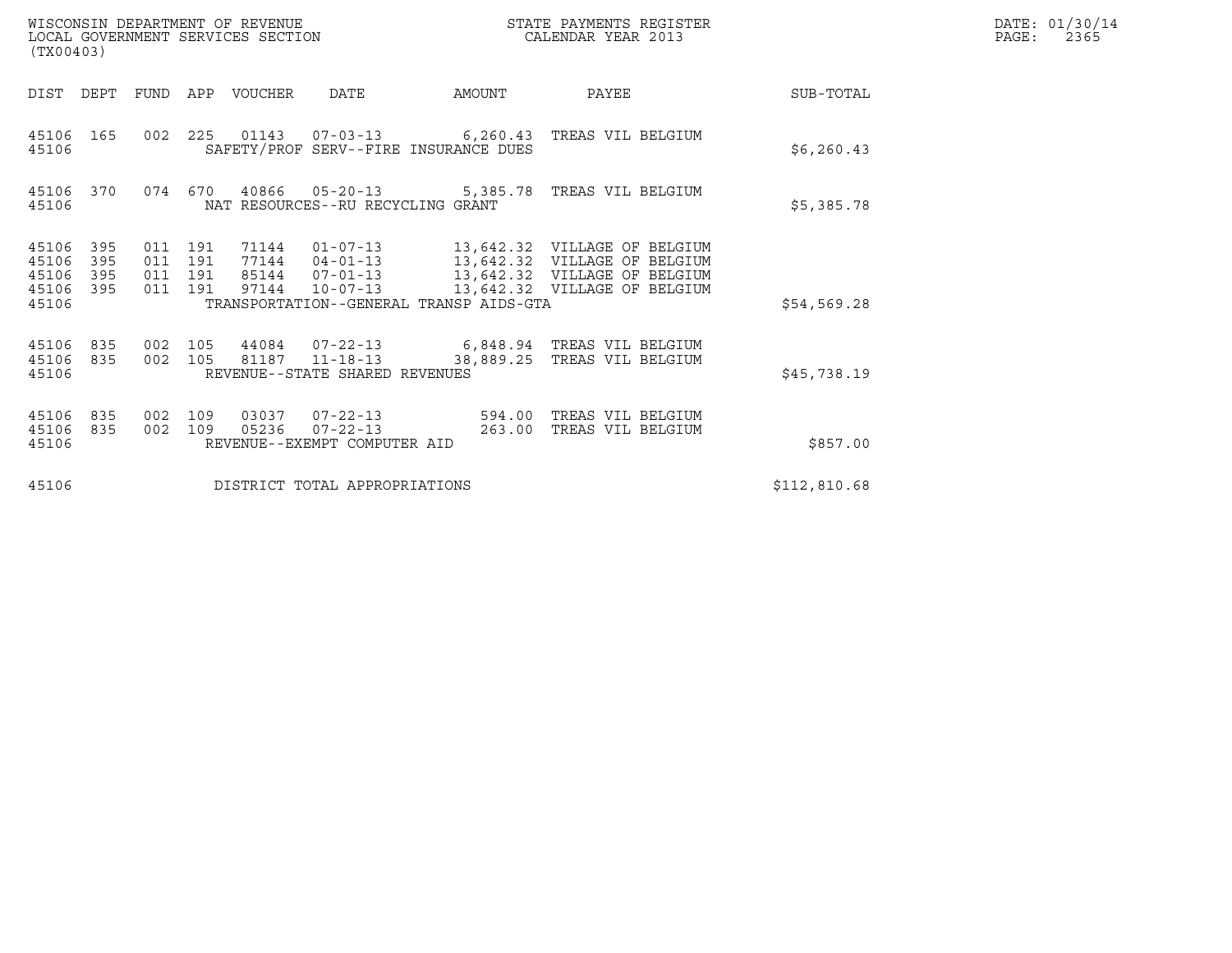| (TX00403) |  |  |                                   |                                               |                                                                                                                                                                                                                                        |                                                            | DATE: 01/30/14<br>PAGE:<br>2366 |
|-----------|--|--|-----------------------------------|-----------------------------------------------|----------------------------------------------------------------------------------------------------------------------------------------------------------------------------------------------------------------------------------------|------------------------------------------------------------|---------------------------------|
|           |  |  |                                   |                                               |                                                                                                                                                                                                                                        | DIST DEPT FUND APP VOUCHER DATE AMOUNT PAYEE THE SUB-TOTAL |                                 |
| 45126     |  |  |                                   | SAFETY/PROF SERV--FIRE INSURANCE DUES         | 45126 165 002 225 01144 07-03-13 5,414.11 TREAS VIL FREDONIA                                                                                                                                                                           | \$5,414.11                                                 |                                 |
| 45126     |  |  |                                   | NAT RESOURCES--FOREST CROP/MFL/CO FOREST      | 45126 370 012 571 36618 06-10-13 2.00 TREAS VIL FREDONIA                                                                                                                                                                               | \$2.00                                                     |                                 |
| 45126     |  |  | NAT RESOURCES--RU RECYCLING GRANT |                                               | 45126 370 074 670 40867 05-20-13 6,697.37 TREAS VIL FREDONIA                                                                                                                                                                           | \$6,697.37                                                 |                                 |
| 45126     |  |  |                                   | TRANSPORTATION--GENERAL TRANSP AIDS-GTA       | 45126 395 011 191 71145 01-07-13 24,903.18 VILLAGE OF FREDONIA<br>45126 395 011 191 77145 04-01-13 24,903.18 VILLAGE OF FREDONIA<br>45126 395 011 191 85145 07-01-13 24,903.18 VILLAGE OF FREDONIA<br>45126 395 011 191 97145 10-07-13 | \$99,612.72                                                |                                 |
|           |  |  |                                   | 45126 HS--AMBULANCE FUNDING ASSISTANCE GRANTS | 45126 435 005 162 01HSD 09-03-13 4,759.77 VILLAGE FREDONIA                                                                                                                                                                             | \$4,759.77                                                 |                                 |
|           |  |  |                                   | 45126 HS--PREPAID MEDICAL TRANSPORT REIMBURSE | 45126 435 005 163 01LGS 11-18-13 4,400.00 VILLAGE OF FREDONIA                                                                                                                                                                          | \$4,400.00                                                 |                                 |
| 45126     |  |  | REVENUE--STATE SHARED REVENUES    |                                               | $\begin{array}{cccc} 4\,5126 & 835 & 002 & 105 & 44085 & 07-22-13 & 29,526.60 & \text{TREAS VII FREDONIA} \\ 4\,5126 & 835 & 002 & 105 & 81188 & 11-18-13 & 162,917.43 & \text{TREAS VII FREDONIA} \end{array}$                        | \$192,444.03                                               |                                 |
| 45126     |  |  | REVENUE--EXEMPT COMPUTER AID      |                                               | 45126 835 002 109 03038 07-22-13 1,005.00 TREAS VIL FREDONIA                                                                                                                                                                           | \$1,005.00                                                 |                                 |
| 45126     |  |  | DISTRICT TOTAL APPROPRIATIONS     |                                               |                                                                                                                                                                                                                                        | \$314,335.00                                               |                                 |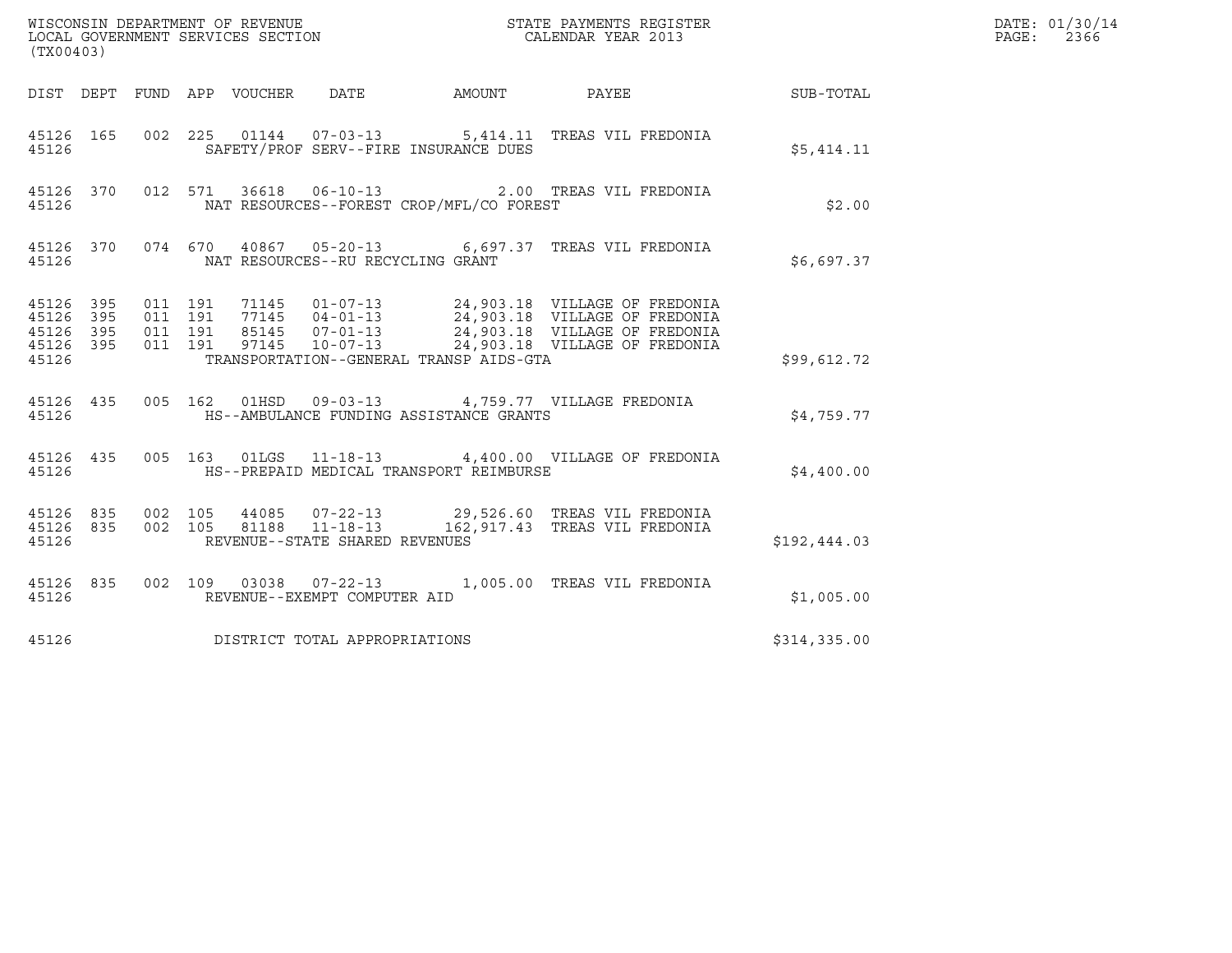| WISCONSIN DEPARTMENT OF REVENUE<br>LOCAL GOVERNMENT SERVICES SECTION<br>(TX00403)                                                                                                                                                                            | STATE PAYMENTS REGISTER<br>CALENDAR YEAR 2013                                                                                    |                | DATE: 01/30/14<br>PAGE:<br>2367 |
|--------------------------------------------------------------------------------------------------------------------------------------------------------------------------------------------------------------------------------------------------------------|----------------------------------------------------------------------------------------------------------------------------------|----------------|---------------------------------|
| DIST DEPT FUND APP VOUCHER<br>DATE                                                                                                                                                                                                                           | AMOUNT<br>PAYEE                                                                                                                  | SUB-TOTAL      |                                 |
| 45131 165<br>SAFETY/PROF SERV--FIRE INSURANCE DUES<br>45131                                                                                                                                                                                                  | 002 225 01145 07-03-13 36,758.02 TREAS VIL GRAFTON                                                                               | \$36,758.02    |                                 |
| 45131 370<br>012 587<br>NAT RESOURCES--URBAN FORESTRY GRANTS<br>45131                                                                                                                                                                                        | 02244  03-04-13  25,000.00  TREAS VIL GRAFTON                                                                                    | \$25,000.00    |                                 |
| 45131 370<br>NAT RESOURCES--RU RECYCLING GRANT<br>45131                                                                                                                                                                                                      | 074 670 40868 05-20-13 24,175.01 TREAS VIL GRAFTON                                                                               | \$24,175.01    |                                 |
| 45131 370<br>095 512<br>45131<br>NAT RESOURCES--STEWARDSHIP 2000                                                                                                                                                                                             | 02955  04-29-13  75,000.00  TREAS VIL GRAFTON                                                                                    | \$75,000.00    |                                 |
| 45131 395<br>011 162<br>72074<br>011 162<br>$04 - 01 - 13$<br>45131 395<br>78074<br>011 162<br>45131 395<br>86074<br>$07 - 01 - 13$<br>45131 395<br>011 162<br>98074<br>$10 - 07 - 13$<br>45131<br>TRANSPORTATION--CONNECTING HIGHWAY AIDS                   | 01-07-13 12,531.27 VILLAGE OF GRAFTON<br>12,531.28 VILLAGE OF GRAFTON                                                            | \$50,125.09    |                                 |
| 45131 395<br>011 191<br>71146<br>$01 - 07 - 13$<br>011 191<br>77146<br>45131 395<br>$04 - 01 - 13$<br>45131 395<br>011 191<br>85146<br>$07 - 01 - 13$<br>45131 395<br>011 191<br>97146<br>$10 - 07 - 13$<br>TRANSPORTATION--GENERAL TRANSP AIDS-GTA<br>45131 | 239,152.84 VILLAGE OF GRAFTON<br>239,152.84 VILLAGE OF GRAFTON<br>239,152.84 VILLAGE OF GRAFTON<br>239,152.87 VILLAGE OF GRAFTON | \$956,611.39   |                                 |
| 45131 395<br>011 278<br>63858<br>TRANSPORTATION--LRIP/TRIP/MSIP GRANTS<br>45131                                                                                                                                                                              | 01-31-13 42,000.00 TREAS VIL GRAFTON                                                                                             | \$42,000.00    |                                 |
| 45131 455<br>002 231 00297<br>$02 - 08 - 13$<br>JUSTICE--LAW ENFORCEMENT TRAINING<br>45131                                                                                                                                                                   | 3,360.00 TREAS VIL GRAFTON                                                                                                       | \$3,360.00     |                                 |
| 45131 835<br>002 105 44086<br>$07 - 22 - 13$<br>45131 835<br>002 105<br>81189 11-18-13<br>45131<br>REVENUE--STATE SHARED REVENUES                                                                                                                            | 180, 741.71 TREAS VIL GRAFTON<br>255,572.47 TREAS VIL GRAFTON                                                                    | \$436,314.18   |                                 |
| 45131 835<br>002 109<br>03039<br>$07 - 22 - 13$<br>$07 - 22 - 13$<br>45131 835<br>002 109<br>05237<br>45131<br>REVENUE--EXEMPT COMPUTER AID                                                                                                                  | 81,811.00 TREAS VIL GRAFTON<br>40,953.00 TREAS VIL GRAFTON                                                                       | \$122,764.00   |                                 |
| 45131 835<br>002 302<br>10087<br>$07 - 22 - 13$<br>002 302<br>$07 - 22 - 13$<br>45131 835<br>11087<br>REVENUE-FIRST DOLLAR/SCHOOL LEVY CREDITS<br>45131                                                                                                      | 1,855,914.72 TREAS VIL GRAFTON<br>286,030.20 TREAS VIL GRAFTON                                                                   | \$2,141,944.92 |                                 |
| 45131 835 021 363 37226 03-25-13                                                                                                                                                                                                                             | 332,607.20 TREAS VIL GRAFTON                                                                                                     |                |                                 |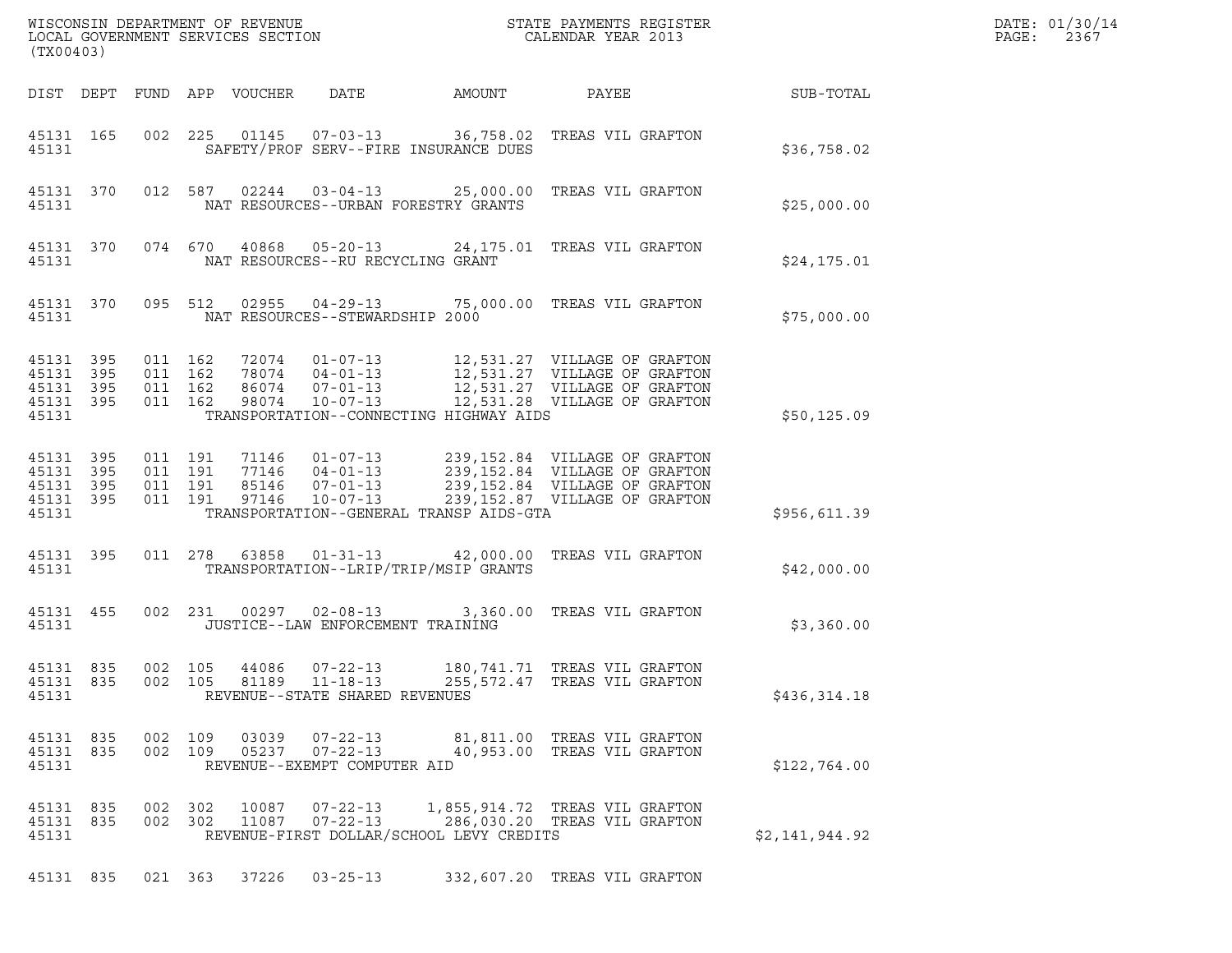| WISCONSIN DEPARTMENT OF REVENUE<br>LOCAL GOVERNMENT SERVICES SECTION<br>(TX00403) |      |      |     |         |                               |        | STATE PAYMENTS REGISTER<br>CALENDAR YEAR 2013 |                | PAGE: | DATE: 01/30/14<br>2368 |
|-----------------------------------------------------------------------------------|------|------|-----|---------|-------------------------------|--------|-----------------------------------------------|----------------|-------|------------------------|
| DIST                                                                              | DEPT | FUND | APP | VOUCHER | DATE                          | AMOUNT | PAYEE                                         | SUB-TOTAL      |       |                        |
| 45131                                                                             |      |      |     |         | REVENUE--LOTTERY CREDIT -     |        |                                               | \$332,607.20   |       |                        |
| 45131                                                                             |      |      |     |         | DISTRICT TOTAL APPROPRIATIONS |        |                                               | \$4,246,659.81 |       |                        |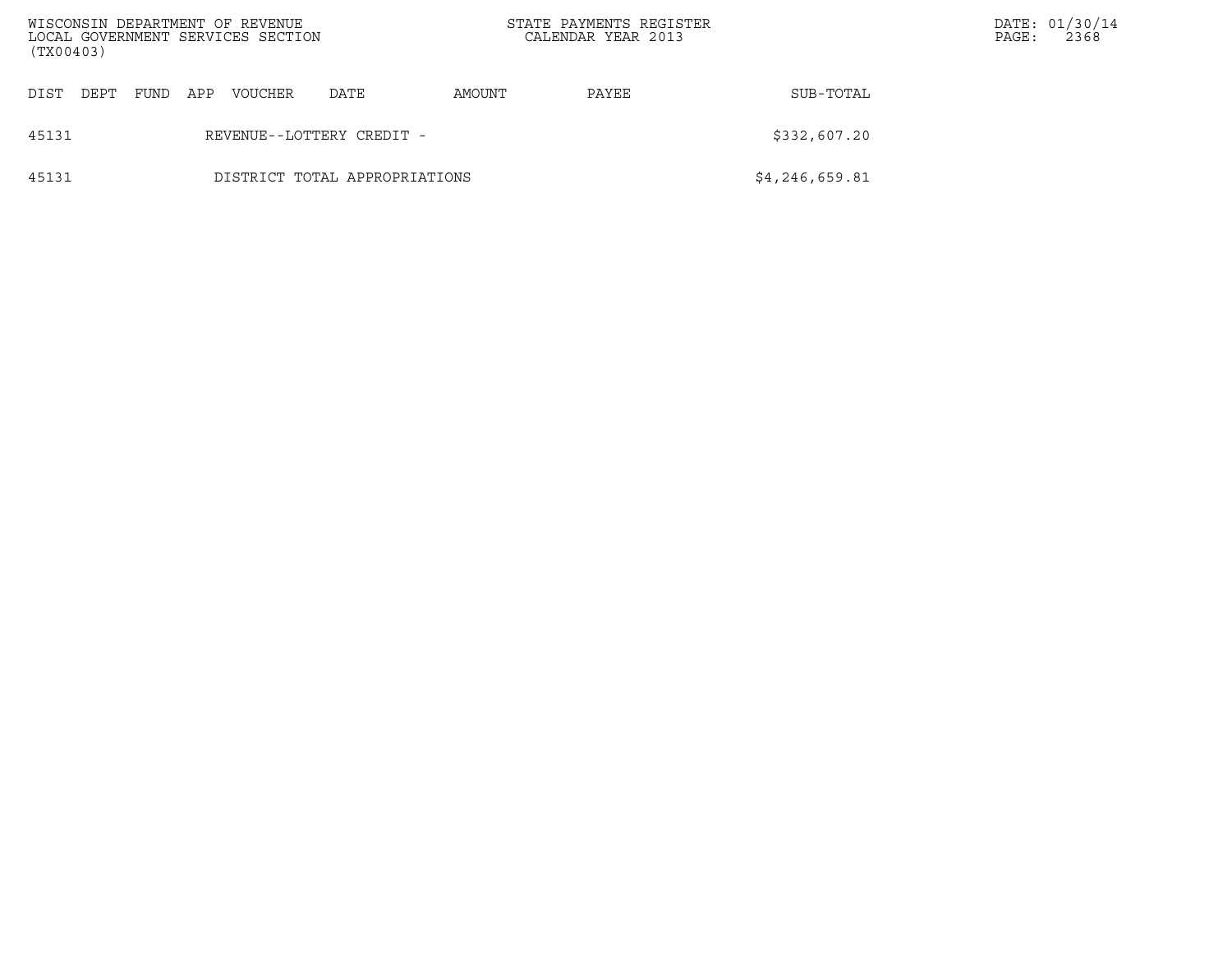| (TX00403)                                                 |           |                              |                    |                                   |                                              | WISCONSIN DEPARTMENT OF REVENUE<br>LOCAL GOVERNMENT SERVICES SECTION CALENDAR YEAR 2013                                                                                                                                               |              | DATE: 01/30/14<br>$\mathtt{PAGE:}$<br>2369 |
|-----------------------------------------------------------|-----------|------------------------------|--------------------|-----------------------------------|----------------------------------------------|---------------------------------------------------------------------------------------------------------------------------------------------------------------------------------------------------------------------------------------|--------------|--------------------------------------------|
|                                                           |           |                              |                    |                                   | DIST DEPT FUND APP VOUCHER DATE AMOUNT PAYEE |                                                                                                                                                                                                                                       | SUB-TOTAL    |                                            |
| 45181 165<br>45181                                        |           |                              |                    |                                   | SAFETY/PROF SERV--FIRE INSURANCE DUES        | 002 225 01146 07-03-13 14,041.47 TREAS VIL SAUKVILLE                                                                                                                                                                                  | \$14,041.47  |                                            |
| 45181                                                     |           |                              |                    |                                   | NAT RESOURCES--FOREST CROP/MFL/CO FOREST     | 45181 370 012 571 36620 06-10-13 4.60 TREAS VIL SAUKVILLE                                                                                                                                                                             | \$4.60       |                                            |
| 45181                                                     |           |                              |                    | NAT RESOURCES--RU RECYCLING GRANT |                                              | 45181 370 074 670 00209 05-30-13 2,532.11 TREAS VIL SAUKVILLE                                                                                                                                                                         | \$2,532.11   |                                            |
| 45181 395<br>45181 395<br>45181 395<br>45181 395<br>45181 |           | 011 191<br>011 191           | 011 191<br>011 191 |                                   | TRANSPORTATION--GENERAL TRANSP AIDS-GTA      |                                                                                                                                                                                                                                       | \$354,219.39 |                                            |
| 45181                                                     | 45181 435 |                              |                    |                                   | HS--AMBULANCE FUNDING ASSISTANCE GRANTS      | 005 162 01HSD 09-03-13 4,751.93 TREAS VIL SAUKVILLE                                                                                                                                                                                   | \$4,751.93   |                                            |
| 45181                                                     |           |                              |                    |                                   | HS--PREPAID MEDICAL TRANSPORT REIMBURSE      | 45181 435 005 163 01LGS 11-18-13 4,500.00 SAUKVILLE FIRE DEPT                                                                                                                                                                         | \$4,500.00   |                                            |
| 45181                                                     |           |                              |                    | JUSTICE--LAW ENFORCEMENT TRAINING |                                              | $\begin{array}{cccccccc} 4\,51\,81 & 4\,55 & 002 & 231 & 00090 & 11\,01\,-13 & & & 160.00 & \text{TREAS VIL SAUKVILLE} \\ 4\,51\,81 & 4\,55 & 002 & 231 & 00534 & 02\,-15\,-13 & & 1,440.00 & \text{TREAS VIL SAUKVILLE} \end{array}$ | \$1,600.00   |                                            |
| 45181                                                     |           |                              |                    | REVENUE--STATE SHARED REVENUES    |                                              | 45181 835 002 105 44087 07-22-13 106,103.83 TREAS VIL SAUKVILLE 45181 835 002 105 81190 11-18-13 333,995.17 TREAS VIL SAUKVILLE<br>333,995.17 TREAS VIL SAUKVILLE                                                                     | \$440,099.00 |                                            |
| 45181 835<br>45181                                        |           | 45181 835 002 109<br>002 109 |                    | REVENUE--EXEMPT COMPUTER AID      |                                              | 03041  07-22-13  31,403.00 TREAS VIL SAUKVILLE<br>05238  07-22-13  202.00 TREAS VIL SAUKVILLE                                                                                                                                         | \$31,605.00  |                                            |
| 45181                                                     |           |                              |                    | DISTRICT TOTAL APPROPRIATIONS     |                                              |                                                                                                                                                                                                                                       | \$853,353.50 |                                            |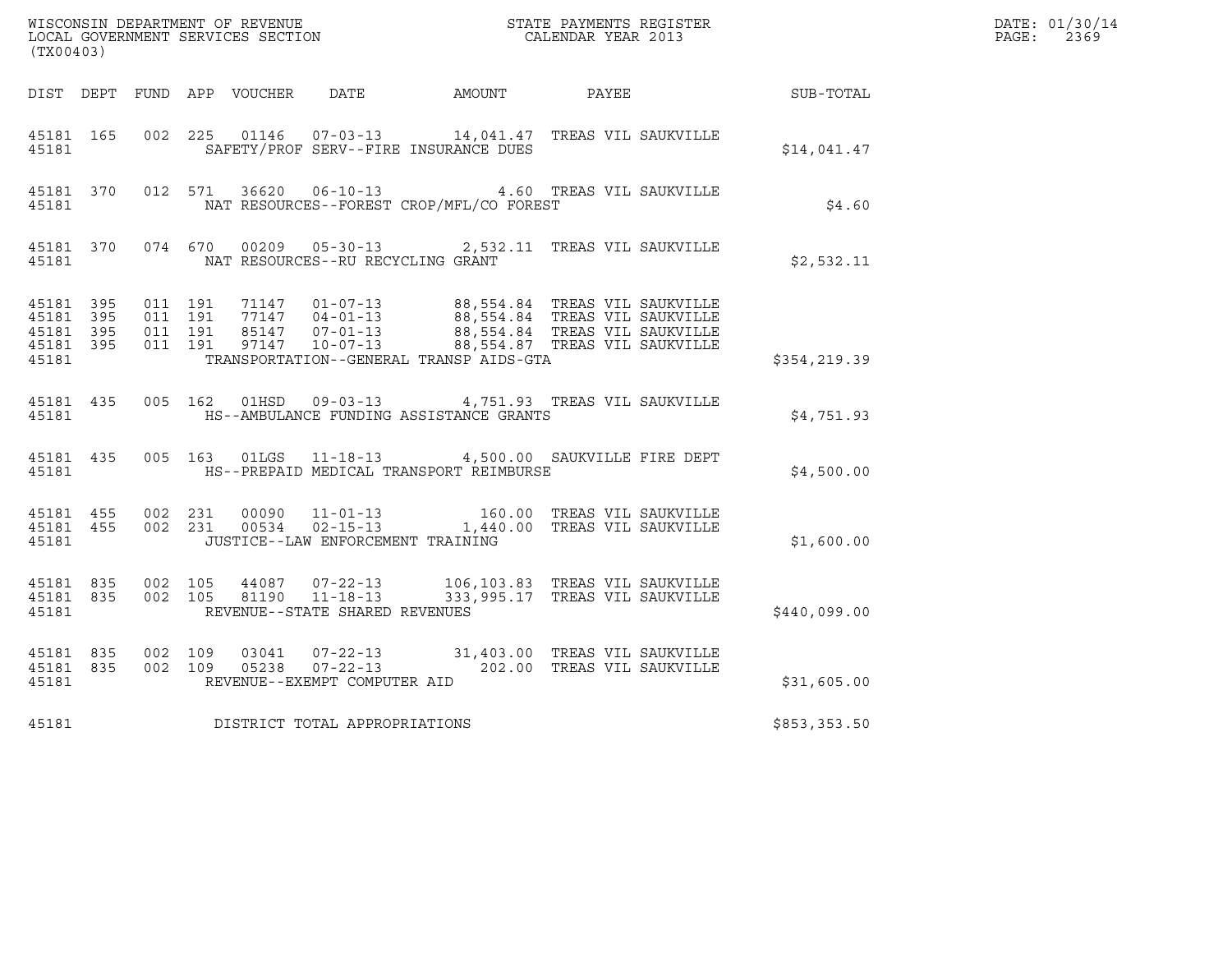| (TX00403)                       |                               |                                                    |  |               |                                   |                                              | $\tt WISCONSIM DEPARTMENT OF REVENUE$ $\tt STATE$ PAYMENTS REGISTER LOCAL GOVERNMENT SERVICES SECTION $\tt CALENDAR$ YEAR 2013                                                                                       |                  | DATE: 01/30/14<br>$\mathtt{PAGE:}$<br>2370 |
|---------------------------------|-------------------------------|----------------------------------------------------|--|---------------|-----------------------------------|----------------------------------------------|----------------------------------------------------------------------------------------------------------------------------------------------------------------------------------------------------------------------|------------------|--------------------------------------------|
|                                 |                               |                                                    |  |               |                                   | DIST DEPT FUND APP VOUCHER DATE AMOUNT PAYEE |                                                                                                                                                                                                                      | <b>SUB-TOTAL</b> |                                            |
| 45186                           | 45186 165                     | 002 225                                            |  |               |                                   | SAFETY/PROF SERV--FIRE INSURANCE DUES        |                                                                                                                                                                                                                      | \$10,969.37      |                                            |
| 45186                           |                               |                                                    |  |               |                                   | NAT RESOURCES--URBAN FORESTRY GRANTS         | 45186 370 012 587 01639 01-02-13 9,200.00 TREAS VIL THIENSVILLE                                                                                                                                                      | \$9,200.00       |                                            |
| 45186                           |                               |                                                    |  |               | NAT RESOURCES--RU RECYCLING GRANT |                                              | 45186 370 074 670 40869 05-20-13 9,534.41 TREAS VIL THIENSVILLE                                                                                                                                                      | \$9,534.41       |                                            |
| 45186 395<br>45186 395<br>45186 | 45186 395                     | 45186 395 011 191<br>011 191<br>011 191<br>011 191 |  |               |                                   | TRANSPORTATION--GENERAL TRANSP AIDS-GTA      | 71148  01-07-13  63,098.10  VILLAGE OF THIENSVILLE<br>77148  04-01-13  63,098.10  VILLAGE OF THIENSVILLE<br>85148  07-01-13  63,098.10  VILLAGE OF THIENSVILLE<br>97148  10-07-13  63,098.11  VILLAGE OF THIENSVILLE | \$252,392.41     |                                            |
| 45186                           | 45186 435                     |                                                    |  | 005 162 01HSD | $09 - 03 - 13$                    | HS--AMBULANCE FUNDING ASSISTANCE GRANTS      | 5,187.32 VILLAGE THIENSVILLE                                                                                                                                                                                         | \$5,187.32       |                                            |
| 45186                           |                               |                                                    |  |               |                                   | HS--PREPAID MEDICAL TRANSPORT REIMBURSE      | 45186 435 005 163 01LGS 11-18-13 2,200.00 VILLAGE OF THIENSVILLE                                                                                                                                                     | \$2,200.00       |                                            |
| 45186                           |                               | 45186 455 002 231<br>45186 455 002 231             |  |               | JUSTICE--LAW ENFORCEMENT TRAINING |                                              | 00098  11-01-13   160.00 TREAS VIL THIENSVILLE<br>00579  02-15-13   640.00 TREAS VIL THIENSVILLE                                                                                                                     | \$800.00         |                                            |
| 45186                           |                               |                                                    |  |               | REVENUE--STATE SHARED REVENUES    |                                              | $\begin{array}{cccc} 45186 & 835 & 002 & 105 & 44088 & 07-22-13 & & 72,021.47 & \text{TREAS VIL THIENSVILLE} \\ 45186 & 835 & 002 & 105 & 81191 & 11-18-13 & & 35,696.10 & \text{TREAS VIL THIENSVILLE} \end{array}$ | \$107,717.57     |                                            |
| 45186 835<br>45186              |                               | 45186 835 002 109<br>002 109                       |  |               | REVENUE--EXEMPT COMPUTER AID      |                                              |                                                                                                                                                                                                                      | \$4,703.00       |                                            |
| 45186                           | DISTRICT TOTAL APPROPRIATIONS |                                                    |  |               |                                   |                                              |                                                                                                                                                                                                                      |                  |                                            |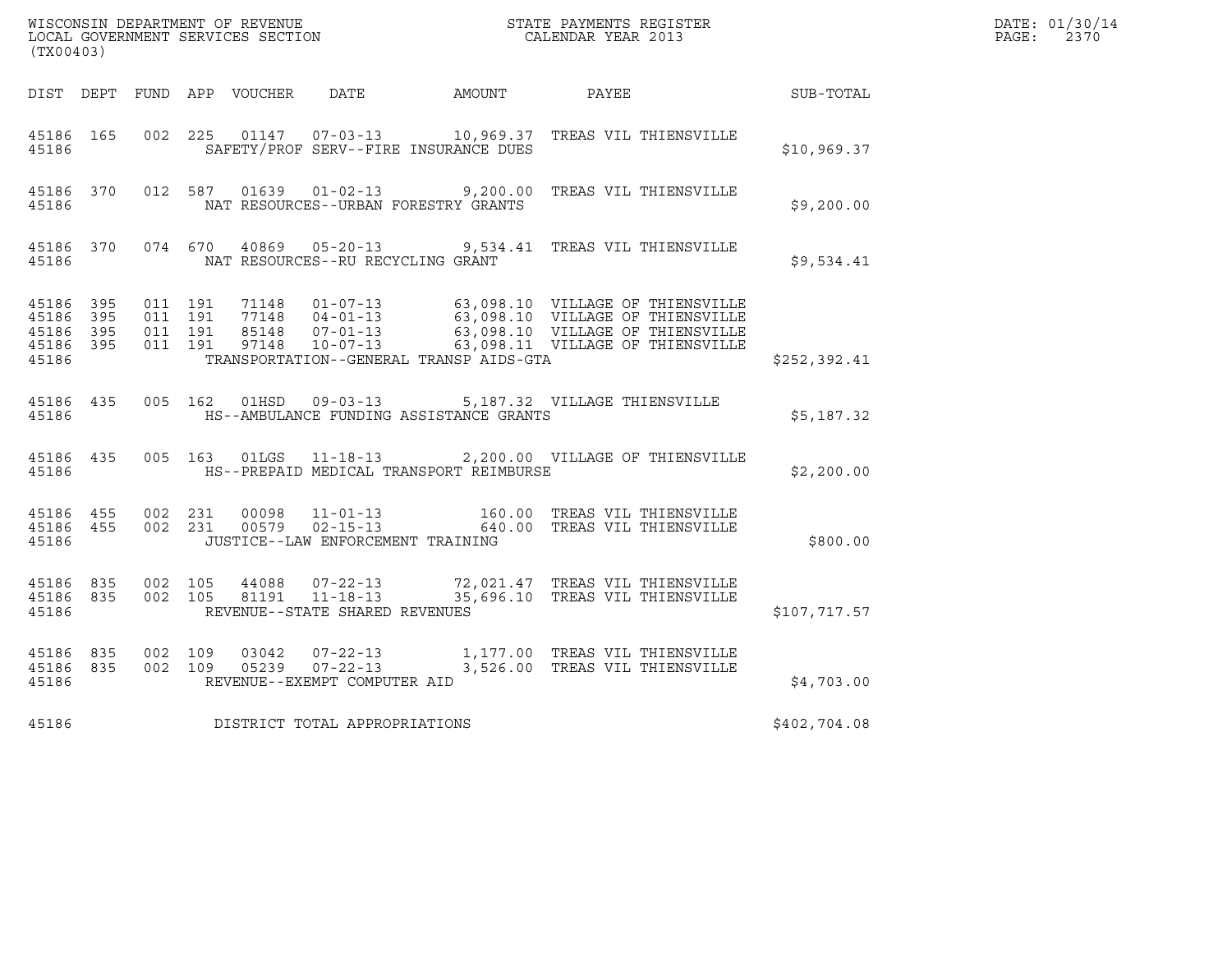| (TX00403)                                    |           |                              |  |                                   |                                                                                                    |                                                                                                                                                                                                                                                                                                                   |                | DATE: 01/30/14<br>$\mathtt{PAGE:}$<br>2371 |
|----------------------------------------------|-----------|------------------------------|--|-----------------------------------|----------------------------------------------------------------------------------------------------|-------------------------------------------------------------------------------------------------------------------------------------------------------------------------------------------------------------------------------------------------------------------------------------------------------------------|----------------|--------------------------------------------|
|                                              |           |                              |  |                                   |                                                                                                    | DIST DEPT FUND APP VOUCHER DATE AMOUNT PAYEE SUB-TOTAL                                                                                                                                                                                                                                                            |                |                                            |
| 45211                                        | 45211 165 |                              |  |                                   | SAFETY/PROF SERV--FIRE INSURANCE DUES                                                              | 002  225  01148  07-03-13  40,186.83  TREAS CITY CEDARBURG                                                                                                                                                                                                                                                        | \$40, 186.83   |                                            |
| 45211                                        |           |                              |  |                                   | NAT RESOURCES--URBAN FORESTRY GRANTS                                                               | 45211 370 012 587 02245 03-04-13 21,622.00 TREAS CITY CEDARBURG                                                                                                                                                                                                                                                   | \$21,622.00    |                                            |
| 45211                                        |           |                              |  | NAT RESOURCES--RU RECYCLING GRANT |                                                                                                    | 45211 370 074 670 40870 05-20-13 38,033.89 TREAS CITY CEDARBURG                                                                                                                                                                                                                                                   | \$38,033.89    |                                            |
| 45211 395<br>45211 395<br>45211 395<br>45211 | 45211 395 |                              |  |                                   | TRANSPORTATION--GENERAL TRANSP AIDS-GTA                                                            | $\begin{array}{cccc} 011 & 191 & 71149 & 01\!07\!-\!13 & 131,361.97 & \text{CITY OF CEDARBURG} \\ 011 & 191 & 77149 & 04\!-\!01\!-\!13 & 131,361.97 & \text{CITY OF CEDARBURG} \\ 011 & 191 & 85149 & 07\!-\!01\!-\!13 & 131,361.97 & \text{CITY OF CEDARBURG} \\ 011 & 191 & 97149 & 10\!-\!07\!-\!13 & 131,361$ | \$525,447.88   |                                            |
| 45211                                        |           |                              |  |                                   | 45211 435 005 162 01HSD 09-03-13 5,528.79 CIT CEDARBURG<br>HS--AMBULANCE FUNDING ASSISTANCE GRANTS |                                                                                                                                                                                                                                                                                                                   | \$5,528.79     |                                            |
|                                              | 45211     |                              |  |                                   | HS--PREPAID MEDICAL TRANSPORT REIMBURSE                                                            | 45211 435 005 163 01LGS 11-18-13 6,800.00 CEDARBURG FIRE DEPT INC                                                                                                                                                                                                                                                 | \$6,800.00     |                                            |
|                                              |           | 45211 200                    |  |                                   | JUSTICE--LAW ENFORCEMENT TRAINING                                                                  | 45211 455 002 231 00691 03-04-13 2,560.00 TREAS CITY CEDARBURG                                                                                                                                                                                                                                                    | \$2,560.00     |                                            |
| 45211                                        | 45211 835 | 45211 835 002 105<br>002 105 |  | REVENUE--STATE SHARED REVENUES    |                                                                                                    |                                                                                                                                                                                                                                                                                                                   | \$347,350.92   |                                            |
| 45211                                        |           |                              |  | REVENUE--EXEMPT COMPUTER AID      |                                                                                                    | 45211 835 002 109 03043 07-22-13 16,304.00 TREAS CITY CEDARBURG                                                                                                                                                                                                                                                   | \$16,304.00    |                                            |
| 45211                                        |           |                              |  | DISTRICT TOTAL APPROPRIATIONS     |                                                                                                    |                                                                                                                                                                                                                                                                                                                   | \$1,003,834.31 |                                            |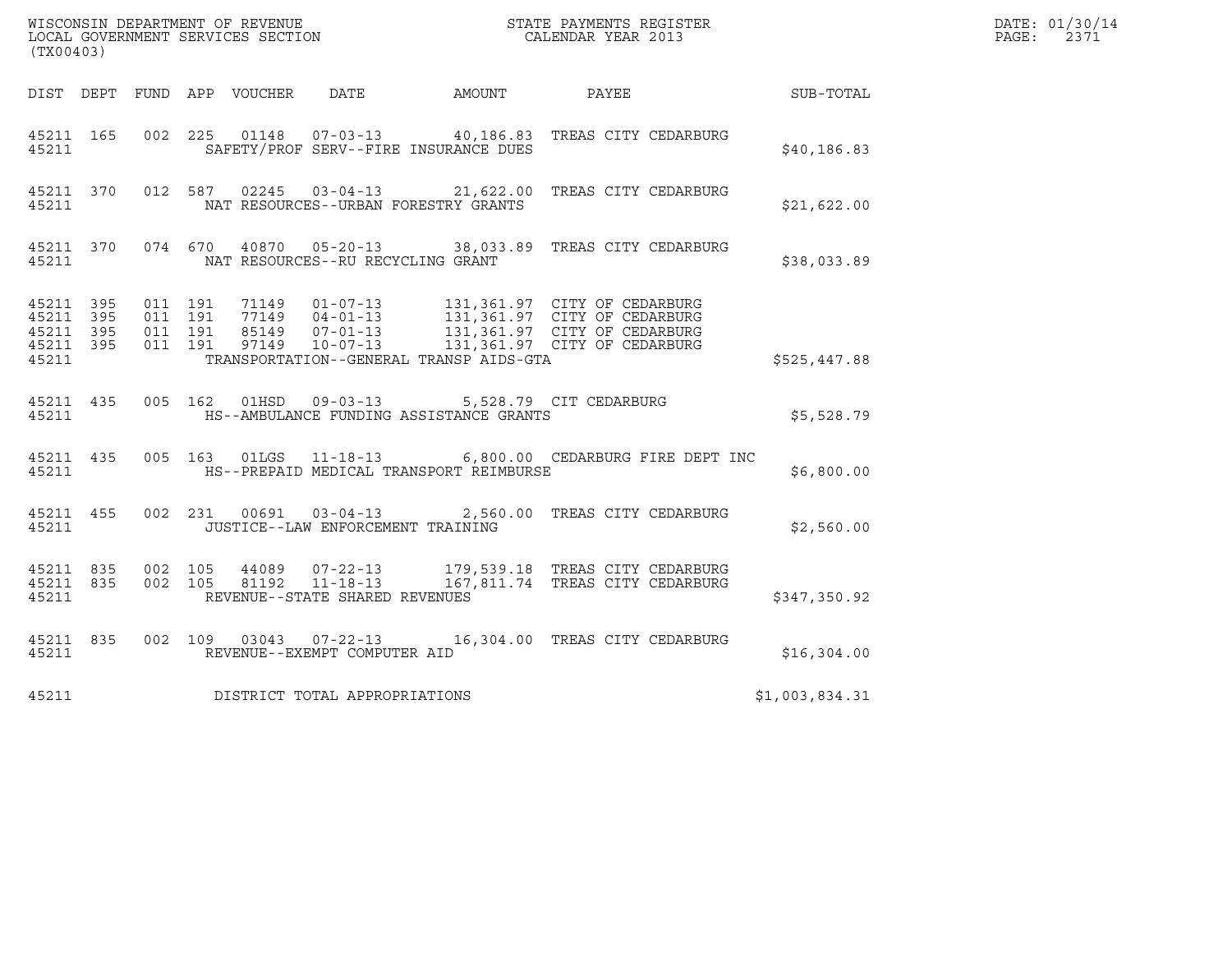| (TX00403)                                                          |                                                                              |                                                                                                                 |        |                                                                                                                       |                | DATE: 01/30/14<br>PAGE:<br>2372 |
|--------------------------------------------------------------------|------------------------------------------------------------------------------|-----------------------------------------------------------------------------------------------------------------|--------|-----------------------------------------------------------------------------------------------------------------------|----------------|---------------------------------|
| DIST DEPT                                                          | FUND APP VOUCHER                                                             | DATE                                                                                                            | AMOUNT | PAYEE                                                                                                                 | SUB-TOTAL      |                                 |
| 45255 165<br>45255                                                 | 002 225                                                                      | SAFETY/PROF SERV--FIRE INSURANCE DUES                                                                           |        | 01149  07-03-13  126,138.02  TREAS CITY MEQUON                                                                        | \$126,138.02   |                                 |
| 45255 370<br>45255 370<br>45255                                    | 012 381<br>00006<br>012 381<br>00578                                         | $07 - 26 - 13$<br>$03 - 26 - 13$<br>NAT RESOURCES--BOAT PATROL                                                  |        | .25 TREAS CITY MEQUON<br>491.31 TREAS CITY MEQUON                                                                     | \$491.56       |                                 |
| 45255<br>370<br>45255 370<br>45255                                 | 012 550<br>00006<br>012 550<br>00578                                         | $07 - 26 - 13$<br>$03 - 26 - 13$<br>NAT RESOURCES--BOATING ENFORCEMENT AIDS                                     |        | .88 TREAS CITY MEQUON<br>1,702.38 TREAS CITY MEQUON                                                                   | \$1,703.26     |                                 |
| 45255 370<br>45255                                                 | 012 579 18700 04-15-13                                                       | NAT RESOURCES--AIDS IN LIEU OF TAXES                                                                            |        | 31.17 TREAS CITY MEQUON                                                                                               | \$31.17        |                                 |
| 45255 370<br>45255                                                 | 074 670<br>40871                                                             | NAT RESOURCES--RU RECYCLING GRANT                                                                               |        | 05-20-13 15,453.22 TREAS CITY MEQUON                                                                                  | \$15,453.22    |                                 |
| 45255 395<br>45255<br>395<br>45255 395<br>45255 395<br>45255       | 011 162<br>72075<br>011 162<br>78075<br>011 162<br>86075<br>011 162<br>98075 | $01 - 07 - 13$<br>$04 - 01 - 13$<br>$07 - 01 - 13$<br>TRANSPORTATION--CONNECTING HIGHWAY AIDS                   |        | 16,913.09 CITY OF MEQUON<br>16,913.09 CITY OF MEQUON<br>16,913.09 CITY OF MEQUON<br>10-07-13 16,913.10 CITY OF MEQUON | \$67,652.37    |                                 |
| 45255<br>395<br>45255<br>395<br>45255<br>395<br>45255 395<br>45255 | 011 191<br>71150<br>011 191<br>77150<br>011 191<br>85150<br>011 191<br>97150 | $01 - 07 - 13$<br>$04 - 01 - 13$<br>$07 - 01 - 13$<br>$10 - 07 - 13$<br>TRANSPORTATION--GENERAL TRANSP AIDS-GTA |        | 296,286.74 CITY OF MEQUON<br>296,286.74 CITY OF MEQUON<br>296,286.74 CITY OF MEQUON<br>296,286.74 CITY OF MEQUON      | \$1,185,146.96 |                                 |
| 45255 435<br>45255                                                 | 005 162                                                                      | HS--AMBULANCE FUNDING ASSISTANCE GRANTS                                                                         |        | 5,977.64 CITY MEQUON                                                                                                  | \$5,977.64     |                                 |
| 45255 435<br>45255                                                 | 005 163                                                                      | HS--PREPAID MEDICAL TRANSPORT REIMBURSE                                                                         |        | 01LGS  11-18-13  4,200.00  CITY OF MEQUON                                                                             | \$4,200.00     |                                 |
| 45255 455<br>45255                                                 | 002 231 00407 02-11-13                                                       | JUSTICE--LAW ENFORCEMENT TRAINING                                                                               |        | 5,120.00 TREAS CITY MEOUON                                                                                            | \$5,120.00     |                                 |
| 45255 835<br>45255 835<br>45255                                    | 002 105<br>44090<br>002 105<br>81193                                         | 07-22-13<br>$11 - 18 - 13$<br>REVENUE--STATE SHARED REVENUES                                                    |        | 50,983.24 TREAS CITY MEQUON<br>288,116.62 TREAS CITY MEQUON                                                           | \$339,099.86   |                                 |
| 45255 835                                                          | 002 109                                                                      | 03044 07-22-13                                                                                                  |        | 61,997.00 TREAS CITY MEQUON                                                                                           |                |                                 |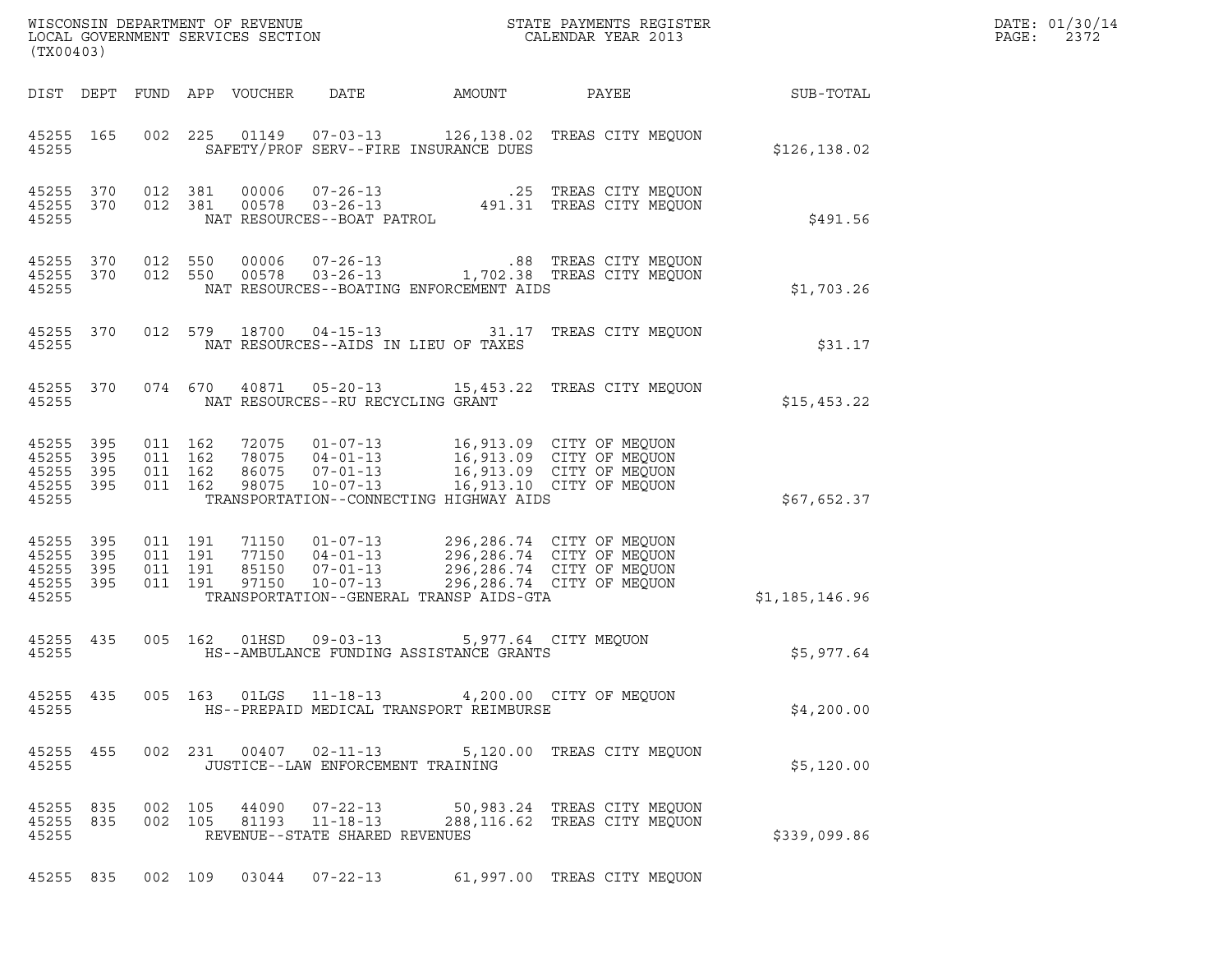| WISCONSIN DEPARTMENT OF REVENUE<br>LOCAL GOVERNMENT SERVICES SECTION<br>(TX00403) |                                                                                                         |     |                |      |        | STATE PAYMENTS REGISTER<br>CALENDAR YEAR 2013 |                | DATE: 01/30/14<br>2373<br>PAGE: |
|-----------------------------------------------------------------------------------|---------------------------------------------------------------------------------------------------------|-----|----------------|------|--------|-----------------------------------------------|----------------|---------------------------------|
| DEPT<br>DIST                                                                      | FUND                                                                                                    | APP | <b>VOUCHER</b> | DATE | AMOUNT | PAYEE                                         | SUB-TOTAL      |                                 |
| 835<br>45255<br>45255                                                             | 109<br>$07 - 22 - 13$<br>002<br>05240<br>10,594.00<br>TREAS CITY MEOUON<br>REVENUE--EXEMPT COMPUTER AID |     |                |      |        |                                               | \$72,591.00    |                                 |
| 45255                                                                             | DISTRICT TOTAL APPROPRIATIONS                                                                           |     |                |      |        |                                               | \$1,823,605.06 |                                 |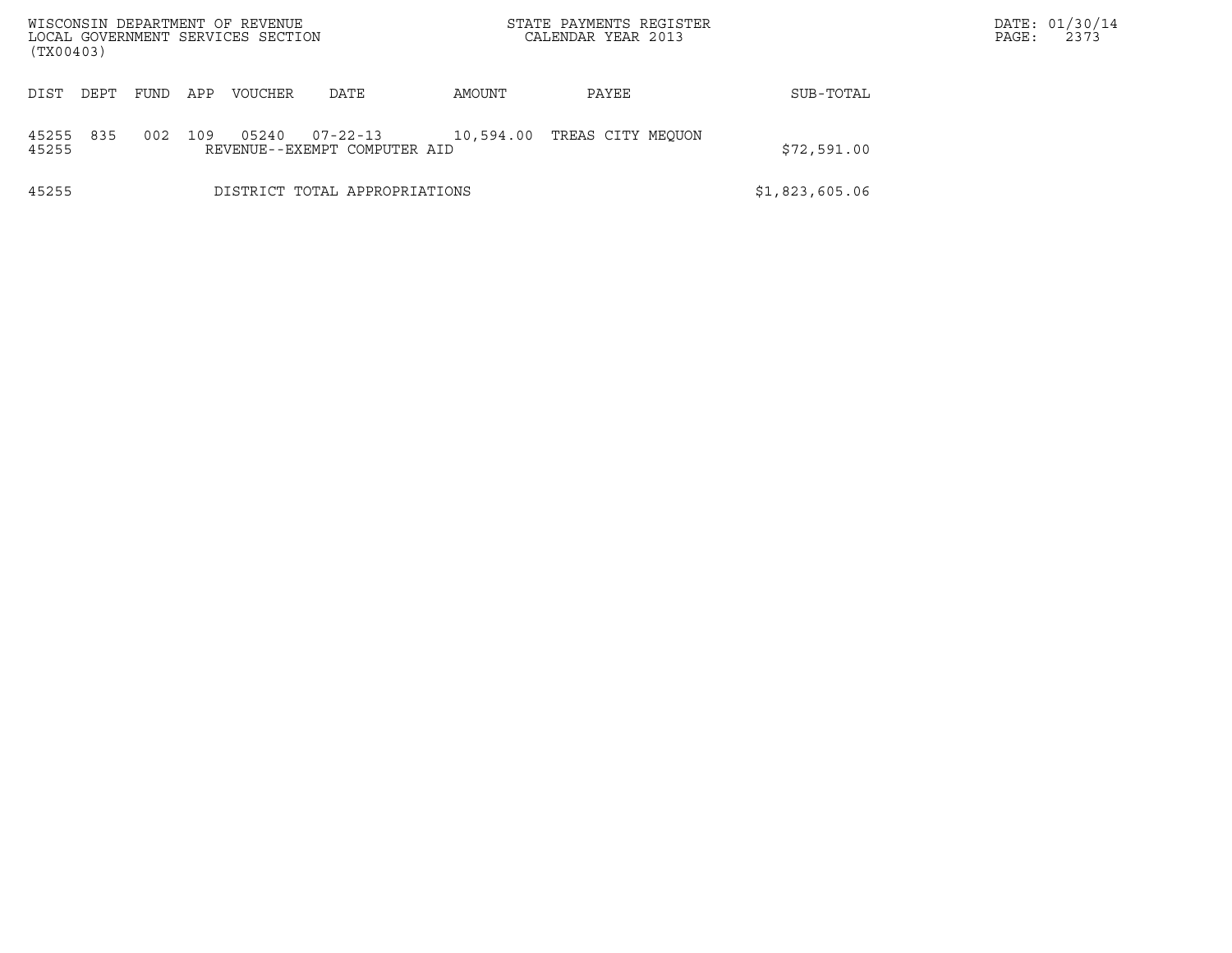| (TX00403)                                                 |                                          |                |                                                                             |        | $\tt WISCONSIM DEPARTMENT OF REVENUE$ $\tt WISCONSIMENTS REGISTER$<br>LOCAL GOVERNMENT SERVICES SECTION $\tt CALENDAR YEAR$ 2013                                                                                                        |                  | DATE: 01/30/14<br>$\mathtt{PAGE}$ :<br>2374 |
|-----------------------------------------------------------|------------------------------------------|----------------|-----------------------------------------------------------------------------|--------|-----------------------------------------------------------------------------------------------------------------------------------------------------------------------------------------------------------------------------------------|------------------|---------------------------------------------|
|                                                           |                                          |                | DIST DEPT FUND APP VOUCHER DATE                                             | AMOUNT | PAYEE                                                                                                                                                                                                                                   | <b>SUB-TOTAL</b> |                                             |
| 45271 165<br>45271                                        |                                          |                | SAFETY/PROF SERV--FIRE INSURANCE DUES                                       |        | 002  225  01150  07-03-13  28,250.38  TREAS CITY PORT WASHINGTO                                                                                                                                                                         | \$28, 250.38     |                                             |
| 45271                                                     |                                          |                | NAT RESOURCES--RIVER PROTECTION                                             |        | 45271 370 012 675 01867 01-22-13 1,464.37 TREAS CITY PORT WASHINGTO                                                                                                                                                                     | \$1,464.37       |                                             |
| 45271                                                     |                                          |                | NAT RESOURCES--RU RECYCLING GRANT                                           |        | 45271 370 074 670 40872 05-20-13 19,268.41 TREAS CITY PORT WASHINGTO                                                                                                                                                                    | \$19, 268.41     |                                             |
| 45271 395<br>45271 395<br>45271 395<br>45271 395<br>45271 | 011 162<br>011 162<br>011 162<br>011 162 |                | TRANSPORTATION--CONNECTING HIGHWAY AIDS                                     |        | 72076  01-07-13  16,427.24  CITY OF PORT WASHINGTON<br>78076  04-01-13  16,427.24  CITY OF PORT WASHINGTON<br>86076  07-01-13  16,427.24  CITY OF PORT WASHINGTON<br>98076  10-07-13  16,427.25  CITY OF PORT WASHINGTON                | \$65,708.97      |                                             |
| 45271 395<br>45271 395<br>45271                           |                                          |                | TRANSPORTATION--HIGHWAY SAFETY-FEDERAL                                      |        | 011 185 75890 05-28-13 4,000.00 PORT WASHINGTON POLICE DE<br>011 185 81599 07-22-13 4,948.75 TREAS CITY PORT WASHINGTO                                                                                                                  | \$8,948.75       |                                             |
| 45271 395<br>45271 395<br>45271 395<br>45271 395<br>45271 | 011 191<br>011 191<br>011 191<br>011 191 |                | TRANSPORTATION--GENERAL TRANSP AIDS-GTA                                     |        | 71151    01-07-13    157,908.27    CITY OF PORT WASHINGTON<br>77151    04-01-13    157,908.27    CITY OF PORT WASHINGTON<br>85151    07-01-13    157,908.27    CITY OF PORT WASHINGTON<br>97151    10-07-13    157,908.30    CITY OF PO | \$631,633.11     |                                             |
| 45271 435<br>45271                                        |                                          |                | 005 162 01HSD 09-03-13<br>HS--AMBULANCE FUNDING ASSISTANCE GRANTS           |        | 5,482.83 CITY PORT WASHINGTON                                                                                                                                                                                                           | \$5,482.83       |                                             |
| 45271                                                     |                                          |                | HS--PREPAID MEDICAL TRANSPORT REIMBURSE                                     |        | 45271 435 005 163 01LGS 11-18-13 11,600.00 CITY OF PORT WASHINGTON                                                                                                                                                                      | \$11,600.00      |                                             |
| 45271 455<br>45271 455<br>45271                           | 002 231<br>002 231                       | 00099<br>00494 | $01 - 14 - 13$<br>$02 - 13 - 13$<br>JUSTICE--LAW ENFORCEMENT TRAINING       |        | 160.00 TREAS CITY PORT WASHINGTO<br>3,040.00 TREAS CITY PORT WASHINGTO                                                                                                                                                                  | \$3,200.00       |                                             |
| 45271 505<br>45271 505<br>45271                           | 002 745<br>002 745                       | 06236          | $01 - 18 - 13$<br>$01 - 18 - 13$<br>06236<br>DOA--HOUSING ASSISTANCE GRANTS |        | 180,065.00 TREAS CITY PORT WASHINGTO<br>6,000.00 TREAS CITY PORT WASHINGTO                                                                                                                                                              | \$186,065.00     |                                             |
| 45271 835<br>45271 835<br>45271                           | 002 105<br>002 105                       |                | $07 - 22 - 13$<br>44091<br>81194<br>REVENUE--STATE SHARED REVENUES          |        | 421,527.82 TREAS CITY PORT WASHINGTO                                                                                                                                                                                                    | \$2,666,104.86   |                                             |

45271 835 002 109 03045 07-22-13 8,729.00 TREAS CITY PORT WASHINGTO